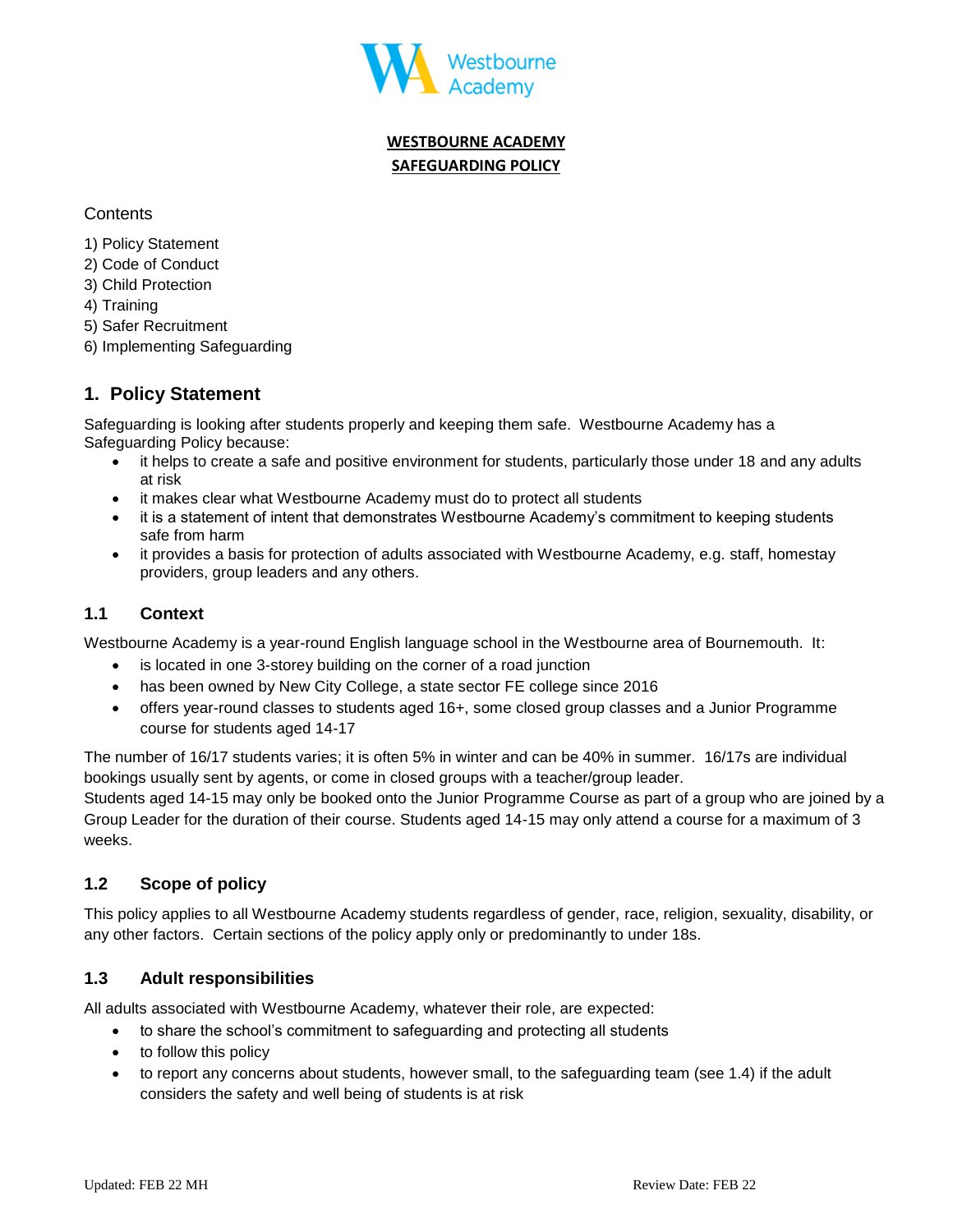

For adults working with **students under 18**, there is a legal **'duty of care'** to look after students as a caring and responsible parent, protecting the students from that which is not in their best interests. Reporting concerns about abuse of an under 18 is part of the legal duty of care.

## **1.4 Structure, staffing and responsibilities**

There is a team of staff who have all had specialist training to deliver effective safeguarding at Westbourne Academy.

| Name                 | Safeguarding role & school role               | Email                               |  |
|----------------------|-----------------------------------------------|-------------------------------------|--|
| Mark Halls           | <b>Designated Lead Safeguarding</b>           | mark.halls@westbourneacademy.com    |  |
|                      | Officer (DSL), Principal                      |                                     |  |
| Vanessa              | <b>Deputy Designated Safeguarding Lead</b>    | accommodation@westbourneacademy.com |  |
| Elphick              | (Deputy DSL), Head of Accommodation           |                                     |  |
| <b>Mark Halls</b>    | <b>Designated Safeguarding Officer (DSO)</b>  | mark.halls@westbourneacademy.com    |  |
|                      | <b>Director of Studies</b>                    |                                     |  |
| <b>Gary Garfield</b> | Designated Safeguarding Officer (DSO),        | academic@westbourneacademy.com      |  |
|                      | Academic Administrator                        |                                     |  |
| Erin Fry             | <b>Designated Safeguarding Officer (DSO),</b> | erin.fry@westbourneacademy.com      |  |
|                      | Office Manager / Head of Admin                |                                     |  |

Phone contact for everyone: **01202 752 777** or out of hours, via the emergency phone **07974 348 453**

- **1.4.1** The DSL has overall responsibility for safeguarding at Westbourne Academy;
	- for ensuring all reasonable steps have been taken to promote the safety and welfare of all students, particularly those under 18 and adults at risk
	- to lead a quick response in the event of any serious safeguarding issue
	- to contact the appropriate authority in the event of reports of abuse
	- to ensure safeguarding documentation is kept current and communicated to all as required
	- to ensure training of staff is effective and kept up to date
- **1.4.2** The DSL is supported by the Deputy DSL and four Designated Safeguarding Officers. The Deputy DSL is Vanessa Elphick.

If both DSL and Deputy DSL are absent, one of the other DSOs will deputise.

A member of the Safeguarding Team is available 24 hours per day and 7 days per week on the Emergency phone.

The DSOs each have a safeguarding focus on different areas of Westbourne Academy life paying particular attention to students aged under 18: Vanessa Elphick – Accommodation and homestays Gary Garfield & Eloise Warren – Academic programme Erin Fry – Student welfare and general school matters

## **1.5 Meetings**

The Safeguarding Team meet every week to discuss Safeguarding concerns or issues and decisions. In the event of any serious safeguarding incident/issue or a change in requirements, the Safeguarding Team will hold a meeting.

## **1.6 Student awareness**

Various elements of the safeguarding policy are communicated to students at different times:

- some elements in publicity
- on receipt of a completed booking form, the Parental Consent Form is sent to ensure students and parents have realistic expectations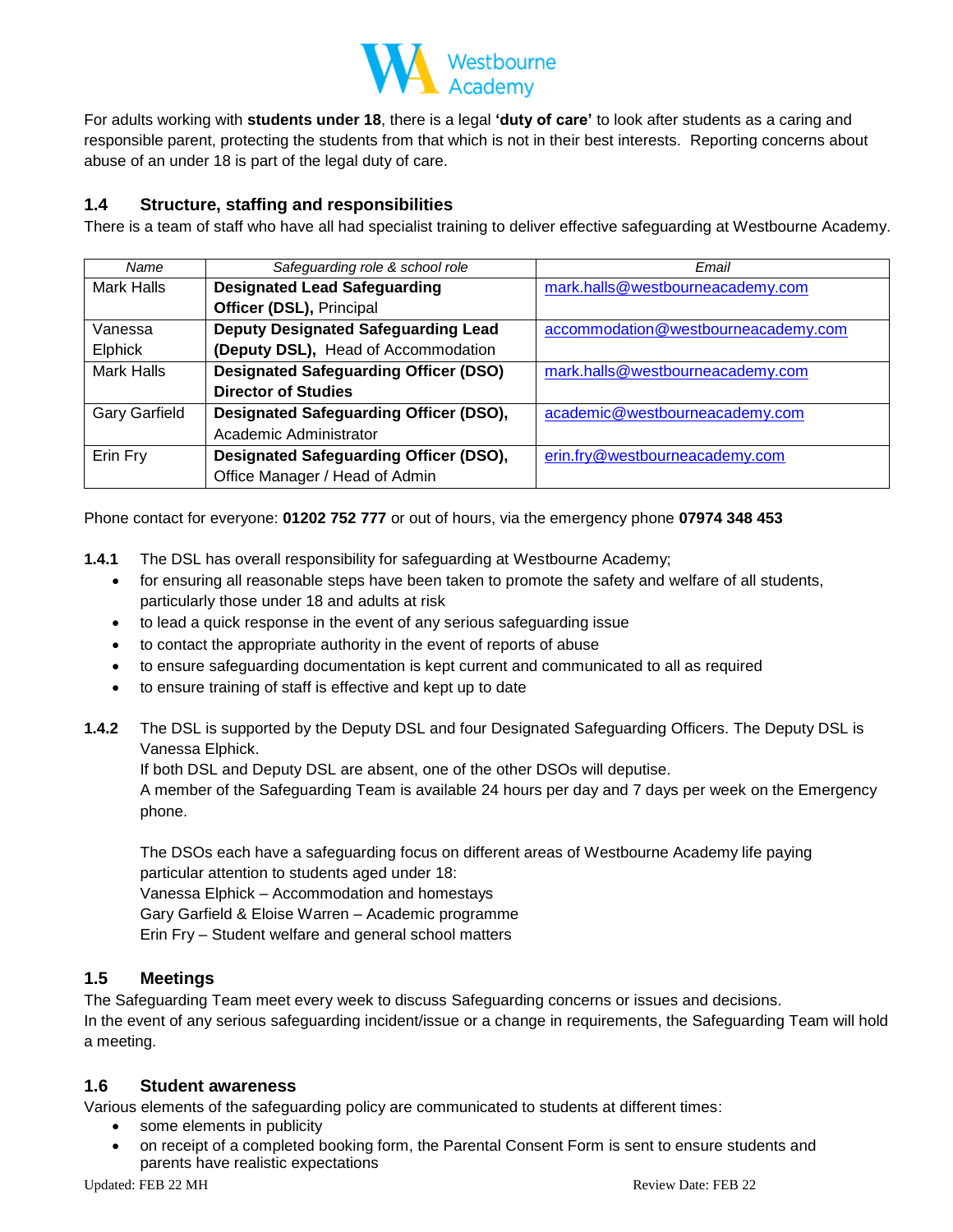

- a parental consent form must be completed and returned before booking is processed onto our system
- a map of their journey to and from school is sent at the same time as the accommodation details prior to arrival
- a map also awaits U18s on their arrival at homestays. Homestay hosts go through key safeguarding information about the local area and travel to/from school
- on their first day at Westbourne Academy, students meet (a) member(s) of the Safeguarding Team who explain key elements of the Student Handbook and provide other detailed safeguarding information. Students also receive their safeguarding wristband with the emergency phone number on it which they are told must be worn at all times.

## **1.7 Legal and documentary framework**

The following were used to help write this policy:

Legislation The Children Act 1989. Duty to safeguard and promote the welfare of children Health & Safety at Work Act 1974. Safety in the workplace for employees and others

Documents Keeping Children Safe in Education + Summary for Staff (Sep 2021) Working Together to Safeguard Children (July 2018) AccreditationUK Handbook 2019-22 and Care of Under 18s: Guidance for ELT Providers

## **1.8 Policy review and availability**

This policy will be reviewed:

- at least annually between October April
- if there are changes to relevant legislation
- if a serious safeguarding issue happens that leads to changes in policy or procedures

This policy is available

- in full form on the website
- to staff in the Policies Folder in the staff room
- in the Interactive Whiteboard Folder on the WA server
- in condensed form for homestays, group leaders and any other stakeholders

# **2. Code of Conduct**

It is important to build trust and respect between students and the adults who work with them. Having clear boundaries of interaction helps to build that trust; everyone knows what is and isn't OK.

Westbourne Academy students come from many different countries and cultures, and may not know what behaviour is considered acceptable and usual in the UK for adults working with under 18s.

A strong Code of Conduct protects everyone, both under 18s and the adults working with them, from inappropriate behaviour or accusations of inappropriate behaviour. Transparency is important. Consider whether you would be happy for anyone to see how you were interacting with an under 18.

## **2.1 Position of Trust**

Every adult engaged by Westbourne Academy is in a 'Position of Trust' for all Westbourne Academy students aged under 18.

The Sexual Offences Act 2003 states that anyone in a 'Position of Trust' is breaking the law to engage in any sort of sexual activity or grooming (preparation for sexual activity) with an under 18 they are working with or caring for.

## **2.2 Adults being a role model**

All adults should help students behave in the best way by modelling great behaviour to them, for example;

show respect to everyone, other adults and students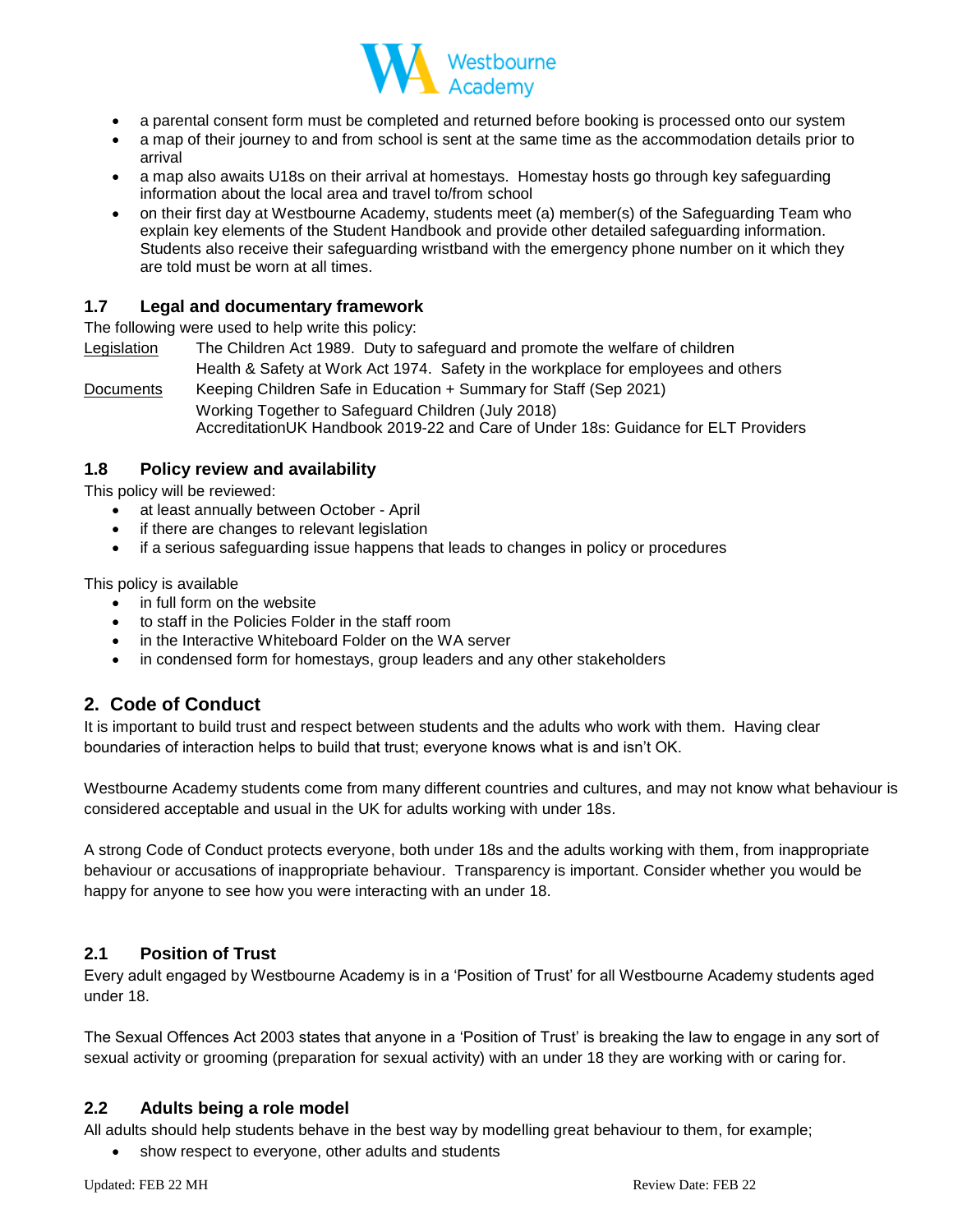

- be tolerant of others, especially those from other races, religions or who have different opinions; it is fine to disagree with somebody, but not to put them down or ridicule them
- be polite and show good manners in all situations and with everyone
- use good language; no swearing or rude words
- be patient with others, especially if they don't understand things quickly
- be interested in others and help them develop good social skills
- be clear with boundaries and respond calmly but firmly if they are broken

In addition, being a good role model also requires adults to follow the behaviours/guidelines that follow below.

## **2.3 Appropriate adult behaviour with under 18s**

Adults should not practise, nor lay themselves open to accusations of, inappropriate behaviour. Here are some 'dos' and 'don'ts'.

#### **2.3.1 Physical contact**

- do not have physical contact of any sort, unless (a) situation requires it, e.g. giving first aid (b) it happens in a public space.
- if physical contact is necessary, talk through what is happening and ask permission to touch areas
- if under 18 initiates physical contact, e.g. a greeting or parting hug, don't reject them. Make the contact safer by turning it into, e.g. a brief sideways hug. The aim is not to stop normal human behaviour, but always be aware of how others might view what you are doing.

#### **2.3.2 Closed space**

- never be alone in a closed room with an under 18. If you need to talk to them 1:1 do it in a public or nearly public space
- if you need to enter a room to help an under 18, e.g. a sick one in homestay bedroom, do it with another adult present and the door open
- if giving 1:1 lessons for an under 18, the teacher and student will be seated opposite each other at a desk viable through the door window.

## **2.3.3 Privacy – particularly in homestays**

- be clear about which rooms in the house are private (e.g. bedrooms, bathrooms) and which are public, (e.g. kitchen, living room)
- always knock and ask permission to open door of private room; best to knock once as warning, then knock again 5 seconds later to announce you are opening door in a further 5 seconds

#### **2.3.4 Socialising with under 18s - staff**

- as stated in staff contracts, no social contact with students (of any age) is permitted unless approved by the DSL
- no future contact between staff and under 18 students after the end of the course, unless via the official Westbourne Academy email addresses and in relation to educational questions
- under 18s should not try to contact staff online or via text; if staff receive messages from under 18s, report them immediately to the Safeguarding Team who will talk to the under 18 involved.

#### **2.3.5 Socialising with under 18s - homestays**

- keep contact with under 18s, e.g. by phone text or online, appropriate and on subject
- contacting students via social media is usual; check your privacy settings and make sure anything they can view is OK for under 18s
- do not give alcohol to under 18s if having a social event (party, BBQ) at home; that is against school rules (see 2.6)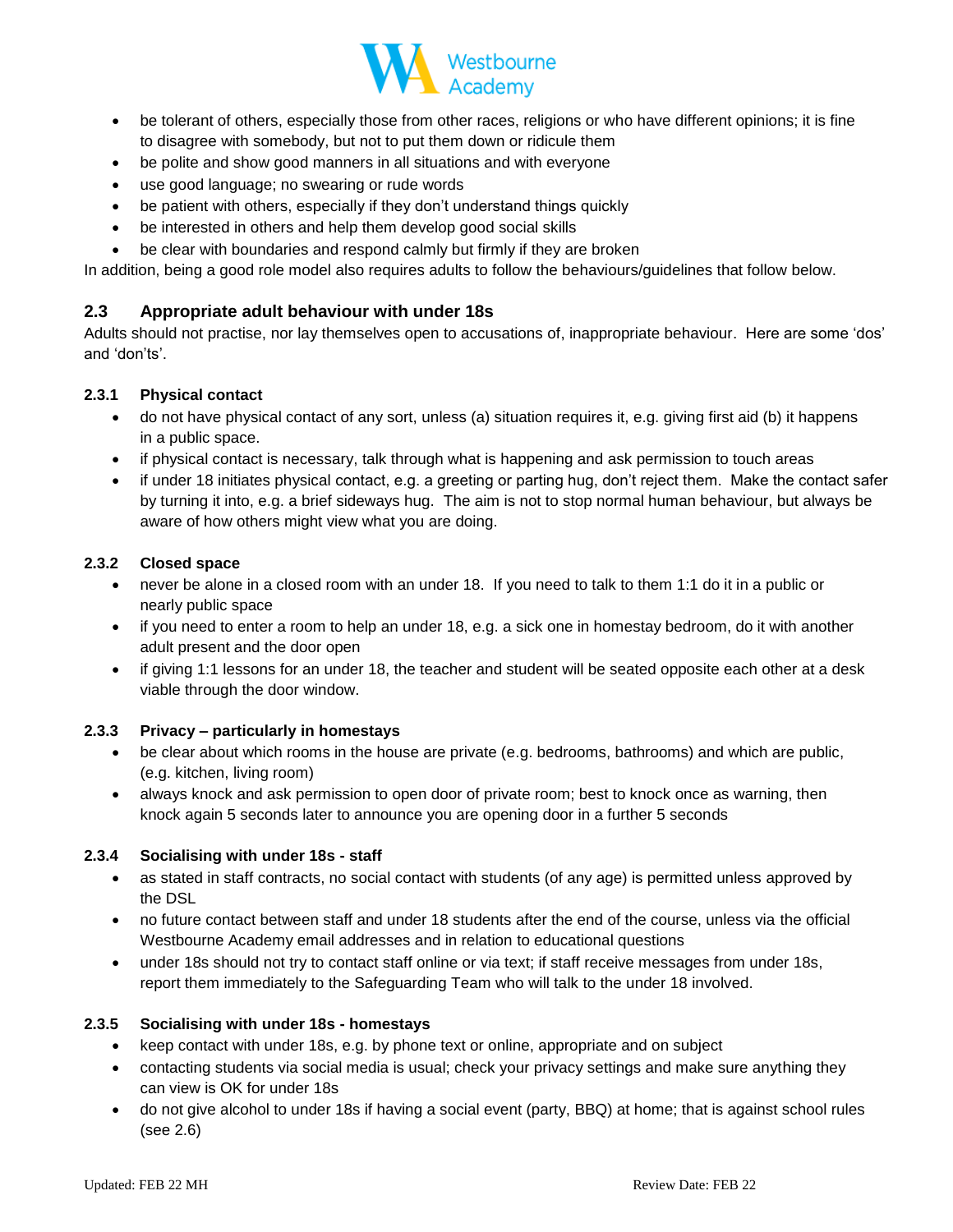

## **2.4 Favourites and gifts**

Adults must be fair and even with all students. Don't have favourites; if you do, the other students feel left-out and the adult could be accused of favouritism.

Any gifts which students bring to staff have to be reported to the DSL.

## **2.5 Appearance**

All adults and students should dress appropriately for the situation and respect the sensitivities of others, for example;

- at all times; no clothes with slogans or images that could upset others; staff to always be well-groomed
- in class; students no beach clothes, tight shorts or short tops. Staff: smart wear, jeans are not permitted
- for activities; appropriate footwear is required, e.g. trainers for most sports
- around the homestay, particularly getting up and going to bed and in hot weather, always cover up when students are at home, even if walking a short way down the hall.
- no inappropriate comments should be made on someone else's appearance.

## **2.6 Alcohol, drugs and smoking**

- school rules for under 18s state they must not consume alcohol or take drugs whilst on the course; if staff or homestays are aware of under 18s doing either, they must tell the Safeguarding Team
- if any under 18 students talk about alcohol, drugs or cigarettes, adults should use the opportunity to talk to them about the dangers of addictive substances and taking them to excess, rather than joke about them

#### **2.6.1 Alcohol, drugs and smoking - staff**

- to use alcohol and cigarettes in moderation when in front of students, especially when students under 18 are present, (e.g. at school smoking area and any social events involving alcohol)
- to ensure that no under 18s are given alcohol by other students during social activities
- being under the influence of drugs or excessive alcohol will lead to disciplinary action

#### **2.3.5 Alcohol, drugs and smoking - homestays**

- under 18s are usually placed with non-smoking homestays; please smoke outside if you need to
- do not give alcohol to under 18s (see 2.3.4), it is against school rules

## **2.7 Transport**

- staff should not take students (of any age) in their own vehicles, unless permitted by WA and should ask students to sit in the back seat.
- if homestays take under 18s in their car, the under 18 should sit in the back seat

## **2.8 Whistleblowing**

Adults working with under 18s have a duty to tell the Safeguarding Team if they feel colleagues or other adults working with under 18s are not following the Code of Conduct. For staff, this is a legal obligation.

## **3. Child Protection**

Child protection refers to the need to protect students under 18 from abuse. Westbourne Academy have procedures in place to do that and below details what response is required in the event of abuse happening.

## **3.1 Adult responsibilities**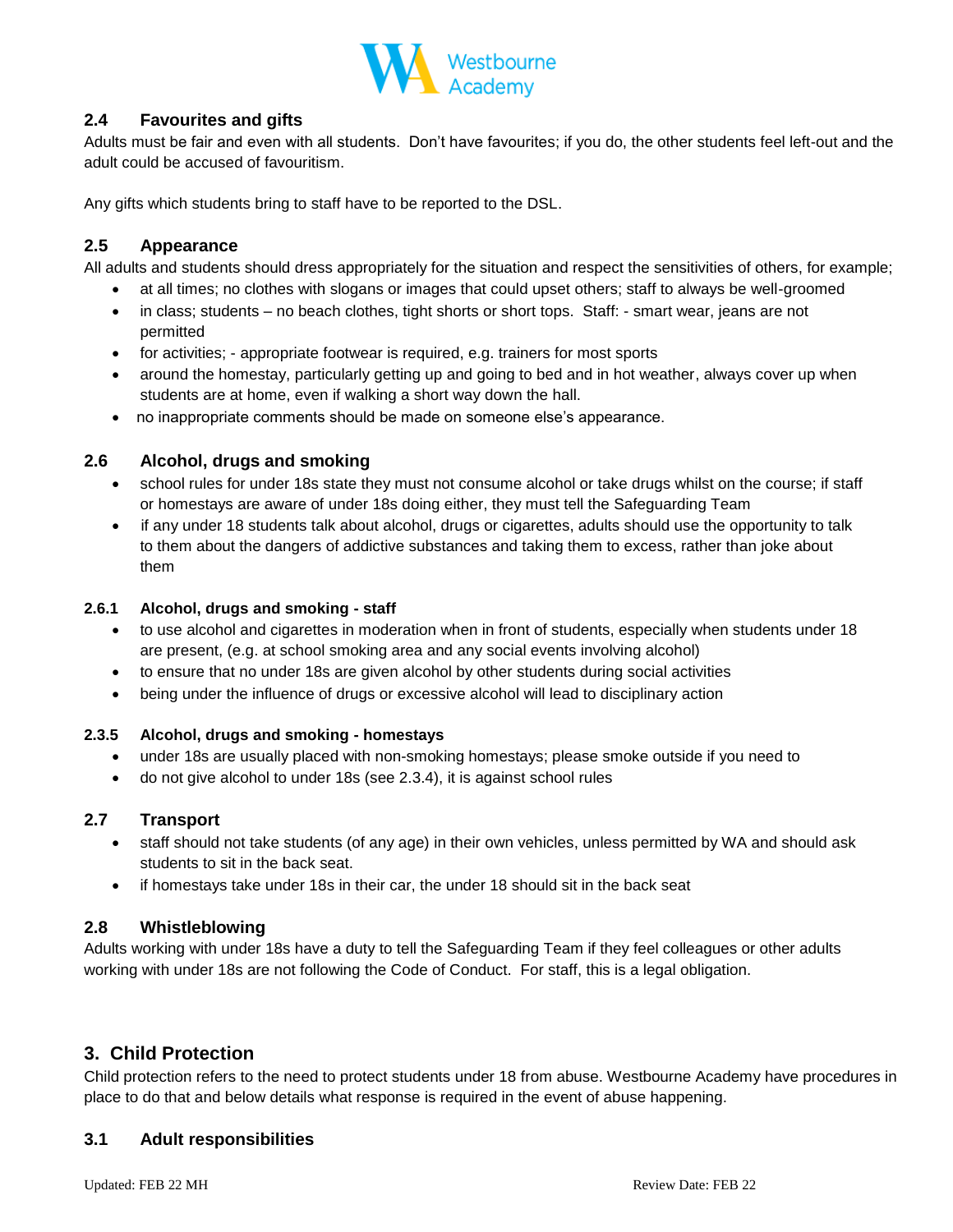

All adults associated with Westbourne Academy (staff, homestays, group leaders and any others) have a responsibility to ensure abuse does not happen to Westbourne Academy students, and to report any concerns they have.

Adults need to respond in the following situations:

- if they notice anything themselves
- if they are told anything by another person, adult or under 18
- if a person discloses about abuse happening to them (see 3.4)

# **3.2 Who to inform**

Any concerns or accusations of abuse must be passed to the Safeguarding Team at Westbourne Academy (see section 1.4) who are available 24 hours per day, 7 days a week. (See also 3.5)

## *If the reporting adult feels the response from the Safeguarding Team is inadequate, that person can contact the relevant local authority direct.*

## **Children's First Response Hub**

**<https://www.fid.bcpcouncil.gov.uk/kb5/poole/fis/service.page?id=nOfmlmxxaow>**

Out of hours service on 01202 738 256 01202 123 334 [childrensoohs@bcpcouncil.gov.uk](mailto:childrensoohs@bcpcouncil.gov.uk)

# **3.3 Abuse and recognising symptoms**

Abuse is any action by another person that causes significant harm to a child but can also be associated with failing to prevent harm. A child in the UK is defined as anyone under the age of 18. Abuse can have lasting and serious effects on the victims. Abuse can happen in many different ways but there are 4 main types:

| Name         | Type of abuse                                   | Symptoms                                      |  |
|--------------|-------------------------------------------------|-----------------------------------------------|--|
| Physical     | Causing physical harm, e.g. hitting, throwing,  | * physical marks; bruises, cuts, burns        |  |
| abuse        | burning or inducing illness                     | * injuries that cannot be easily explained    |  |
|              |                                                 | * reluctance to be around certain others      |  |
|              |                                                 | * suddenly covering up (e.g. long sleeves in  |  |
|              |                                                 | summer) to hide marks                         |  |
|              |                                                 | * being very passive and withdrawn            |  |
|              |                                                 | * being aggressive and lashing out            |  |
| Emotional    | Making a person feel worthless, inadequate      | * signs of having low self-esteem, e.g.       |  |
| abuse        | and insecure, e.g. through continual negative   | * over-reacting to mistakes                   |  |
|              | comments, putting them down, making fun of      | * being withdrawn, sad, not socialising       |  |
|              | them or taking no notice of them.               | * mood swings from passive to aggressive      |  |
|              |                                                 | * eating disorders                            |  |
|              |                                                 | * self-harm                                   |  |
| Sexual abuse | Engaging in any form of sexual activity with    | * showing sexual knowledge beyond years,      |  |
|              | an under 18 ** (see below), from                | either verbally or physically through gesture |  |
|              | inappropriate touching outside clothing to full | * genital pain or infections                  |  |
|              | penetration. Making an under 18 watch           | * reluctance to be around others              |  |
|              | sexual acts or produce sexual images.           | * bedwetting, nightmares, poor sleeping       |  |
|              | Preparing under 18s for sexual abuse            | * being withdrawn, secretive or isolated      |  |
|              | (grooming) is also abuse; done in person or     | * eating disorders or substance abuse         |  |
|              | online                                          | * having unexplained gifts                    |  |
| Neglect      | Not properly taking care of an under 18, e.g.   | * being hungry and/or tired                   |  |
|              | not providing enough food, clean clothing,      | * looking unhealthy                           |  |
|              | proper medical care. Also failing to keep       | * badly dressed in unwashed clothes           |  |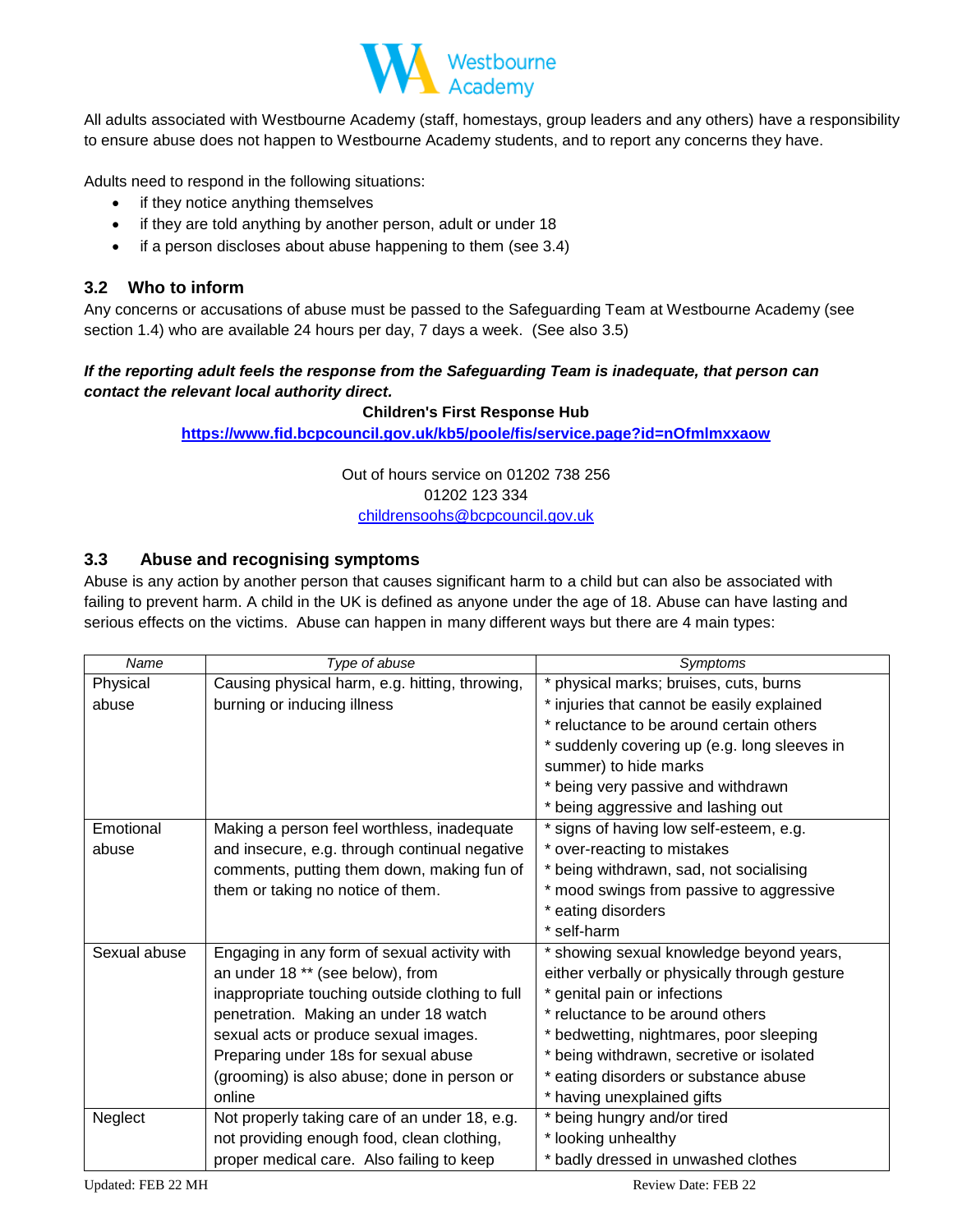

| under 18s safe from danger or not | * smelling bad and not having bathed     |
|-----------------------------------|------------------------------------------|
| supervising them adequately.      | * untreated medical conditions           |
|                                   | * frequently left alone for long periods |

A change in behaviour is usually a key symptom that something is not right in the life of an under 18.

**\*\*** The legal age of consent for sexual intercourse in UK is 16. However, for any adult in a **position of trust,**  looking after or working with under 18s, the **legal age of consent is 18** (see also 2.1)

## **3.4 Disclosure: an under 18 talks about being abused**

If an under 18 starts to tell you about abuse, there are things you must and must not do. You must:

- remain calm
- $listen give full attention$
- ask only open questions: 'What do you want to tell me?'
- tell them you have to pass on the information to others who can help them more than you can
- reassure the under 18 they have done the right thing to tell you
- quickly write down exactly what was said
- report to the safeguarding team

You must not:

- panic, show emotion or pass judgment
- start to interrogate or ask leading questions; that is not your job
- promise to keep any secrets
- interpret the under 18's words; write exactly what they said (as well as you can remember); if they used their own language, state that
- involve anyone else during the conversation; the under 18 has chosen to talk to you.

#### In summary: receive (listen) - reassure - record - report

#### **3.5 Confidentiality and what happens?**

Any concerns or accusations of abuse **must remain confidential** after they have been reported to the Safeguarding Team. The identity of the under 18 and the person alleged to be harming them must not be discussed with anyone, even family members.

When a child protection concern or allegation is made, the DSL will quickly take appropriate action, typically

- making sure the under 18 is safe
- (if the situation requires immediate intervention, contact the Police (999)
- discuss the situation with other members of the safeguarding team
- Contact *Children Services Fire Response Hub*. Out of hours service on 01202 738 256. Office hours: 01202 123 334. Email: [childrensfirstresponse@bcpcouncil.gov.uk](mailto:childrensfirstresponse@bcpcouncil.gov.uk)
- proceed by following their advice

## **3.6 Difference between concern and serious issue**

All safeguarding concerns and serious issues or allegations need to be reported to the Safeguarding Team. To clarify the difference between them

- concern: something seems not right or makes you feel uneasy; there is no immediate danger to the under 18.
- serious issue: the under 18 could be in danger of harm or abuse; a quick response is required.

## **3.7 Other types of abuse**

There are other types of abuse to be aware of. Bullying is sometimes called the  $5<sup>th</sup>$  form of abuse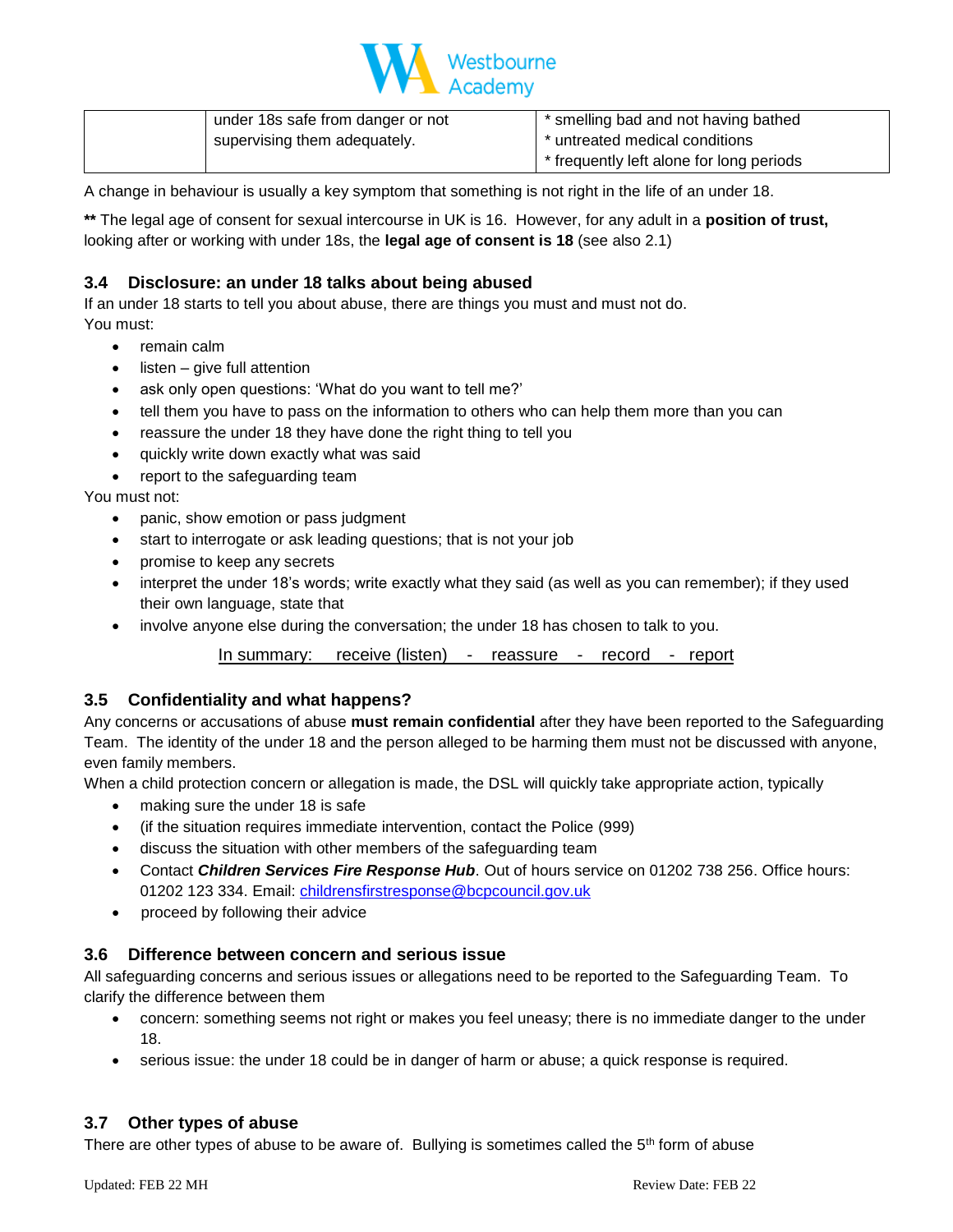

| Name                | Type of abuse                                  | Symptoms                                     |  |
|---------------------|------------------------------------------------|----------------------------------------------|--|
| <b>Bullying</b>     | Any actions which are repeated and             | * becoming unhappy or withdrawn              |  |
|                     | deliberately done to cause unhappiness to an   | * being apart from others - isolated         |  |
|                     | individual or group, e.g. physical harm or     | * looking sad at reading an online message   |  |
|                     | threatening harm, verbal taunting, exclusion   | * reluctance to be with certain others       |  |
|                     | or discrimination. Online bullying is very     |                                              |  |
|                     | hurtful as it can be anonymous and 24x7        |                                              |  |
| <b>Child Sexual</b> | An adult manipulates and grooms an under       | * having a much older boy/girlfriend         |  |
| Exploitation        | 18 for sexual activity. Often selecting        | * being absent from school                   |  |
|                     | vulnerable under 18s, the adult gives time,    | * appearing with unexplained gifts           |  |
|                     | affection, shows interest, gives gifts, money, | * other signs of sexual abuse                |  |
|                     | alcohol, drugs etc. At some point the adult    |                                              |  |
|                     | threatens to withdraw what they are giving     |                                              |  |
|                     | unless the under 18 gives sexual favours in    |                                              |  |
|                     | return                                         |                                              |  |
| <b>FGM</b>          | A female's external genitals being cut or      | * withdrawn, anxious or depressed            |  |
| Female              | changed when there is no medical reason.       | * asking for help without being explicit     |  |
| Genital             | Illegal if done in UK. Must be reported to     | * difficulty walking, sitting or standing    |  |
| <b>Mutilation</b>   | safeguarding team and police                   |                                              |  |
| <b>HBV</b>          | Crimes committed to protect the honour of a    | * persistent absence                         |  |
|                     | family and/or community; may include FGM       | * becoming withdrawn, less sociable          |  |
|                     | or forced marriage. Whatever the motivation,   | * decline in behaviour or performance        |  |
|                     | these are abuse according to UK law.           | * family member keeping close eye on student |  |

## **3.8 Vulnerable students and early help**

Some students may be more vulnerable due to:

- being in a different country and culture, or away from home for the first time
- being immature
- having special educational needs
- having physical limitations
- having mental health issues

Reporting any concern quickly, particularly about a vulnerable student, allows for early help or intervention and reduces the likelihood of small problems becoming large ones.

## **3.9 Dealing with people accused of abuse**

As well as ensuring the safety of the under 18 suffering abuse or suspected abuse, the DSL must think about the person accused of abuse. If the accused is connected to Westbourne Academy, these procedures will apply, usually following a conversation with the Children's Services First Reponse Hub:

## **3.9.1** Accused is a staff member

- if the accused has acted or is acting in a way that endangers students or other staff, the Police will be called
- if the accused is subject to an allegation which the Children's Services First Reponse Hub advise should be dealt with internally, the DSL will refer to HR department prior to beginning the Westbourne Academy disciplinary process (see Policies Folder in staff room)
- the accused may be suspended during the disciplinary process
- **3.9.2** Accused is the DSL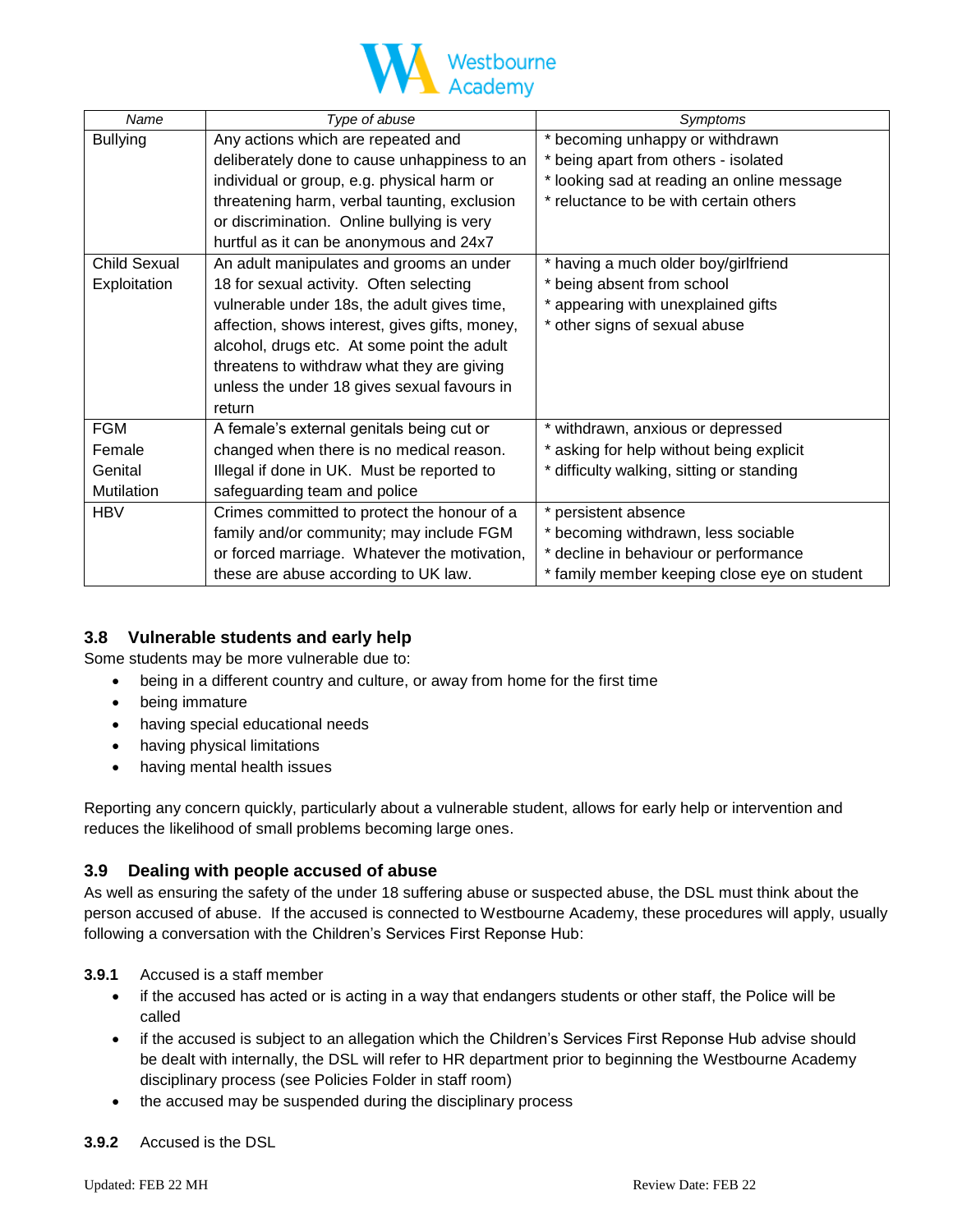

- if members of the Safeguarding Team are informed of an accusation against the DSL, the Deputy DSL (or another member of the Safeguarding Team in their absence) will contact the Managing Director of Westbourne Academy, London 020 7510 7652
- the Children's Services First Reponse Hub will then be contacted for guidance
- if the matter is to be dealt with internally, the Managing Director will consult with HR department prior to beginning the Westbourne Academy disciplinary process
- **3.9.3** Accused is another under 18 student at Westbourne Academy
	- the parents of the accused will be contacted quickly
	- as the parents of the accused are not present, a member of the Safeguarding Team will be allocated to support the accused through whatever process is happening, which could include meeting the Police or other local authorities
- **3.9.4** Accused is another student (over 18)
	- if the accused has acted or is acting in a way that endangers students or other staff, the Police will be called
	- a member of the Safeguarding Team will be allocated to support the accused through whatever process is happening, which could include meeting the Police or other local authorities
	- the DSL will refer to the WA Terms and Conditions of Enrolment
	- the accused may be suspended during investigation
	- the accused may be expelled dependant on the outcome of the investigation

## **3.10 Records**

Safeguarding records must be kept as follows:

- the person reporting a concern or serious issue must begin the report providing their observations and using a Westbourne Academy safeguarding report form available from the DSL
- the Safeguarding Team then add to the form, recording their response and any follow up
- reporting can be done online or in hard copy
- all child protection information and records are confidential and kept securely and apart from other records. Child protection records and information must only be accessible to the Safeguarding Team.

## **3.11 Students aged 18 or over and abuse**

Any students aged 18 or above suffering from, or suspected of suffering from, abuse also need to be reported to the Safeguarding Team who will inform the appropriate authorities.

## **4. Training**

## **4.1 Responsibility for training**

The overall responsibility for effective safeguarding training lies with the DSL.

- staff, homestays and group leaders receive Basic Awareness (level 1) training appropriate to their role
- safeguarding team members have Advanced Safeguarding (level 3) training so that all have DSL level understanding of safeguarding and any of the team can assume DSL child protection responsibilities if required

## **4.2 How and when training is delivered**

## **4.2.1 Basic Awareness training**

- introductory online training is done by all staff; a certificate is evidence of successful completion
- homestays are offered a free online training with a certificate on successful completion. They are also provided training annually by a member of the WA Safeguarding team. This is done on-site where possible. Should both of these fail, the Head of Accommodation (a member of the safeguarding team) will provide a 1:1 session with the homestay on their re-visit.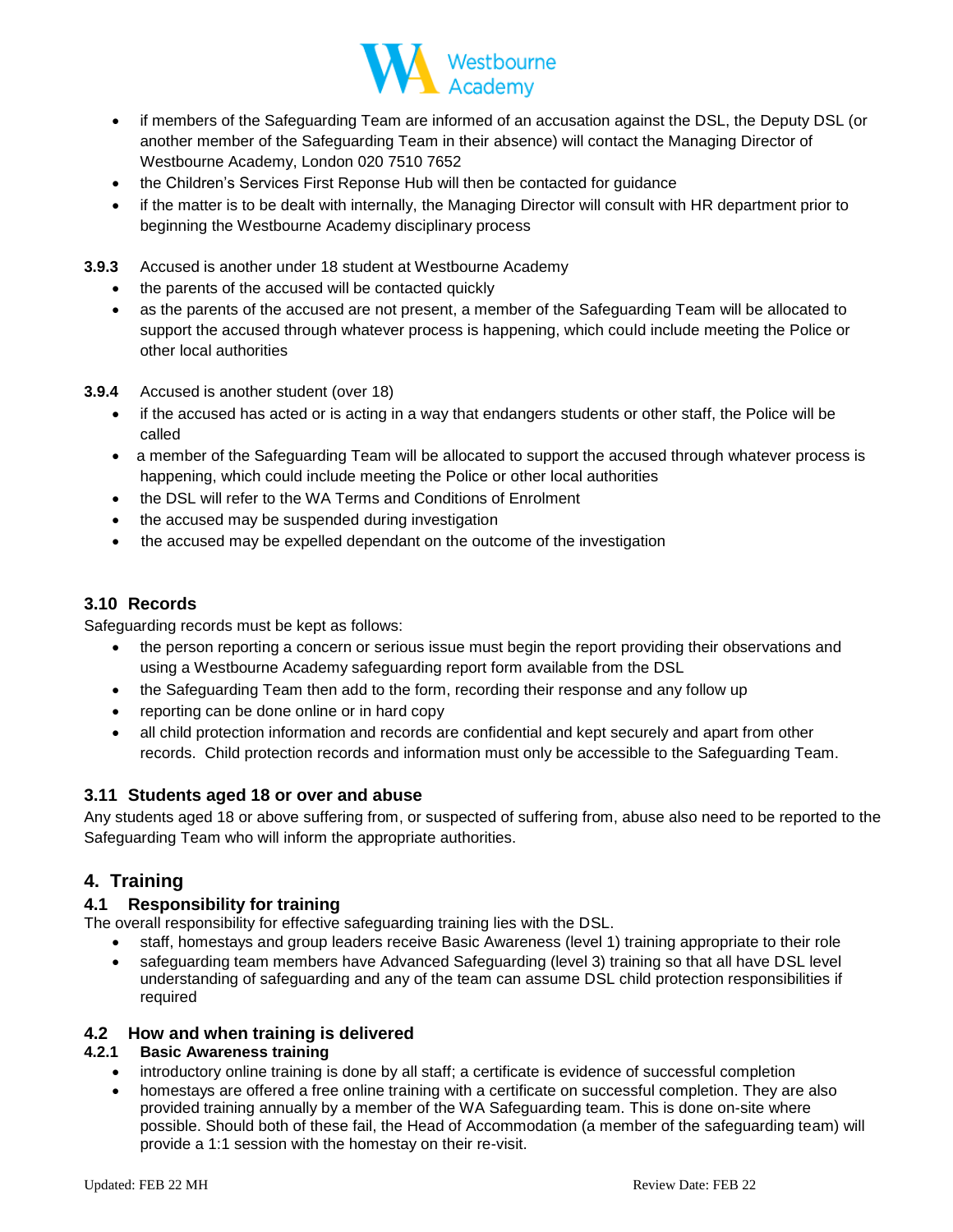

- in addition, there is face to face training as part of induction which refers to Westbourne Academy documents and procedures and ensures that staff, homestays and group leaders know the practical ways in which safeguarding is delivered and their responsibilities
- Basic Awareness training is refreshed for staff and homestays by members of the Safeguarding Team:
	- at least annually
	- when changes are made to the policy,
	- in response to a serious safeguarding issue
	- when staff or homestays raise safeguarding issues

#### **4.2.2 Advanced (from now on called Specialist) Safeguarding for DSL**

- training is delivered by an outside trainer, from the local authority or industry specific bodies
- refresher training happens every 2 years. The Safeguarding Team stay aware of changes via the monthly English UK bulletin and the regular Accreditation UK Newsletter.
- attending DSL Forum for Language School meetings which are held in conjunction with CP Council.

## **4.3 Ensuring understanding**

- staff and homestays taking online introductory training have to answer questions to successfully complete the training
- face-to-face refresher training includes verbal check questions and, at least annually

## **4.4 Recording training**

#### **4.4.1 Training - evidence**

- introductory online training and specialist DSL training have certificates as evidence
- induction training, including safeguarding, is recorded on an induction form; this applies to all staff, homestays and group leaders
- refresher training certificates (DSL refresher) as evidence
- a staff training spreadsheet is updated at each refresher session for those who attended

#### **4.4.2 Safeguarding training overall record**

Training is recorded showing dates, people attending, brief content and who delivered the training. This is done via staff and homestay files.

## **5. Safer Recruitment**

As part of the commitment to ensuring a safe and positive environment for students at Westbourne Academy (see opening statement), recruitment procedures are followed so that only suitable people are appointed to work with our students. Particular procedures are in place because students may be under 18.

## **5.1 Scope of recruitment checks**

Safer Recruitment procedures shown below predominantly apply to staff and homestays. Certain checks are also required of people not directly employed by Westbourne Academy, i.e. group leaders and sub-contractors (e.g. taxi drivers meeting under 18 students at airports) to ensure they are suitable.

## **5.2 Recruitment materials**

Recruitment materials include information for candidates on:

- the expectation that they will share Westbourne Academy's safeguarding ethos and actively engage in keeping students under 18 safe
- the need for certain checks to ascertain their suitability to work with Westbourne Academy students (see 5.4)

## **5.3 Safeguarding addressed at different stages of recruitment**

Safeguarding is addressed in the following ways at different stages of recruitment

- job description / information to homestays outlines safeguarding responsibilities for role
- advertising role includes wording specifying need for candidate to commit to safeguarding ethos, and list of checks that will be made on applicants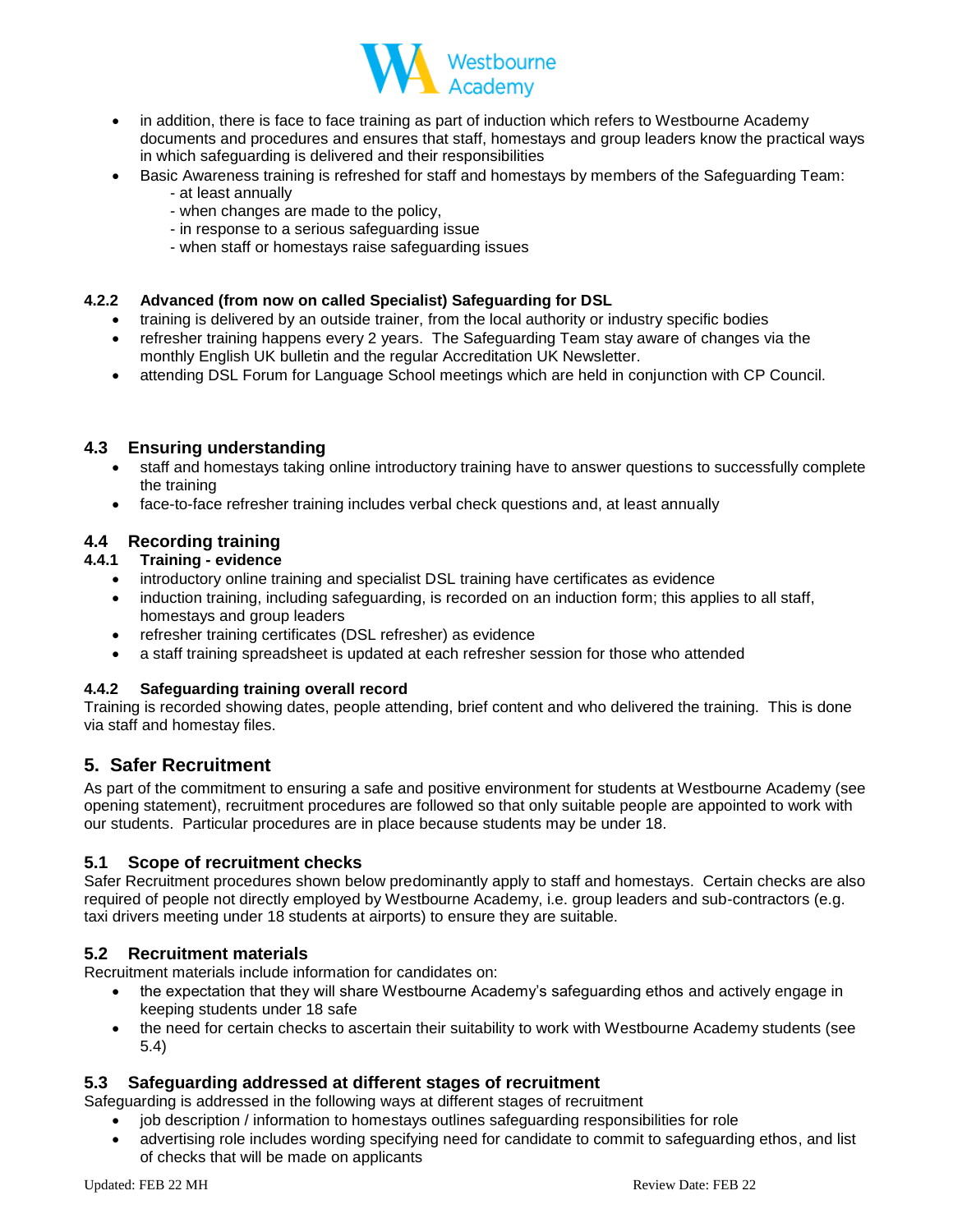

- Westbourne Academy application forms must be completed; including signing section on past criminal record and section stating contents of application form are true
- pre-interview documentation includes Condensed Version of Safeguarding Policy or sections of Safeguarding policy so that they can be discussed during interview
- interviews are carried out by at least one person who has had Safer Recruitment training
- interviews include questions on candidates' attitudes to working with students under 18
- at least 2 references are collected: references include question on candidates' suitability for the role, which includes working with under 18s
- pre-appointment checks are made before candidate begins work
- safeguarding training happens (see section 4)
- staff/homestays are monitored during a probationary period and safeguarding procedures are discussed in more detail

## **5.4 Checks to deter unsuitable candidates**

Before submitting their application, candidates will be told that:

- proof of identity is required
- DBS checks are required for successful applicants (covering all adults resident in a homestay see 5.5.2)
- if the candidate has lived/worked outside UK in the previous 5 years, overseas Police checks are required if the candidate has lived/worked in a country for 6 months or longer
- if applicant is non EU resident, proof of right to work is required
- all gaps in CVs/periods in their life must be accounted for
- references will be collected and will specifically ask about the candidates' suitability to work with under 18s
- Prohibited List checks will be done for staff who have worked in state or independent education

#### **5.5 DBS and Overseas Police check - scope**

#### **5.5.1 Staff**

- a new Enhanced DBS is required for applicants, unless they are members of the DBS Update Service
- DBS renewals will be done every 3 years for staff in continuous service and annually if staff have employment gaps of more than 3 months

#### **5.5.2 Homestays**

- a new Enhanced DBS is required for homestays taking students under 18, unless all resident adults (aged 18 or older) are members of the DBS Update service.
- the route for checking all resident adults is usually done by the main carer. The position/role of 'Host Family Member (child.edu) is selected on the DBS application form thus allowing the local Police to provide information on other adults resident in or closely associated with the address
- or every adult in the homestay can have individual DBS checks

#### **5.5.3. Group Leaders**

- provide a Police check from their country OR
- have a written guarantee provided by the agent or head teacher employing them that the group leader has a current clear Police check
- new Police checks or letters of confirmation are required annually for visiting group leaders
- **5.5.4 Sub-contractors** (e.g. taxi companies and bus companies used for under 18s)
	- confirmation from the senior manager of the company that all the employees / drivers used for work with Westbourne Academy have clear DBS checks
	- renewal confirmation required every 3 years
	- self-employed see a recent (within 3 years) DBS check

## **5.6 Response if difficulties with pre-appointment checks**

If certain checks have been impossible to collect, or not yet been returned, these procedures will apply.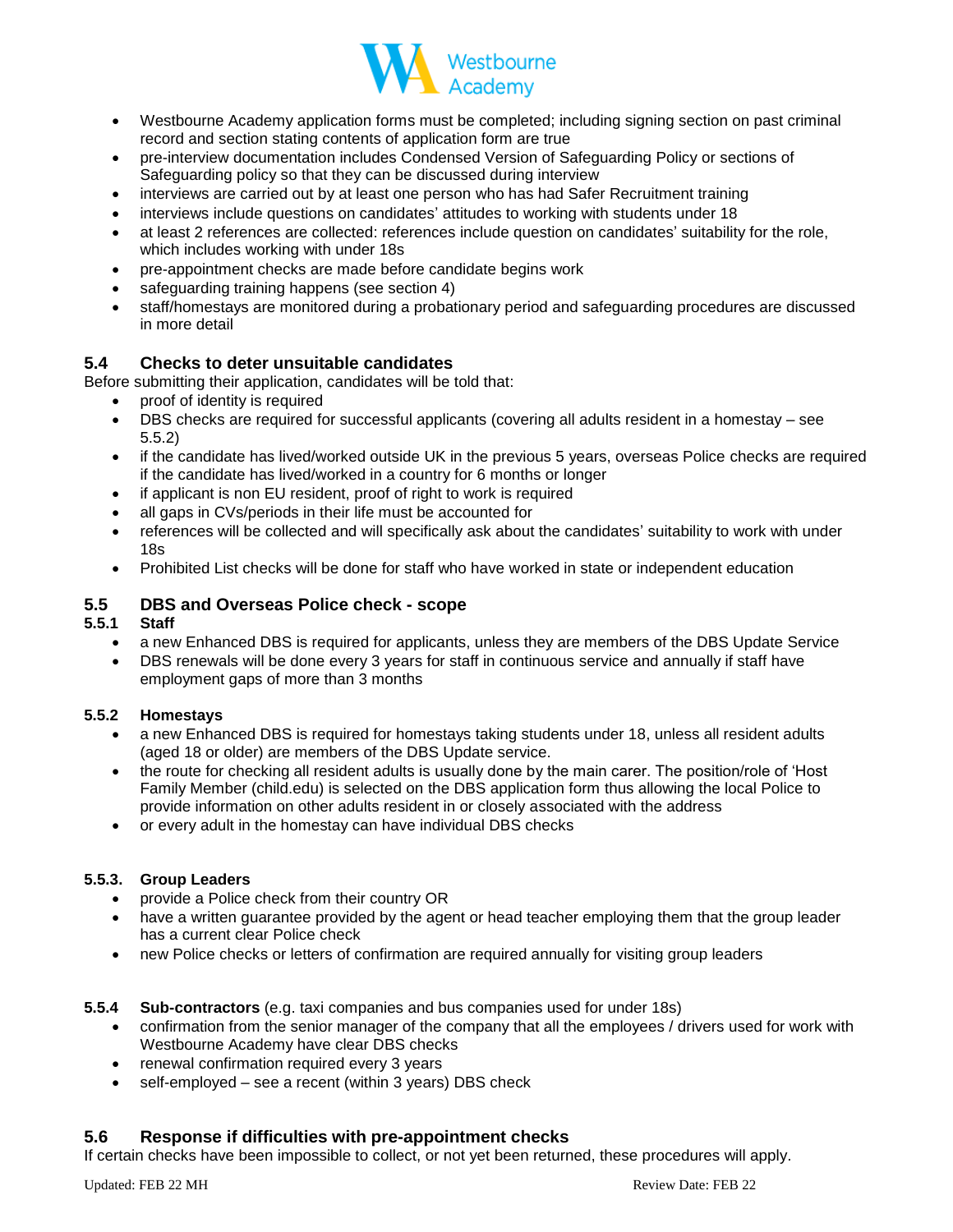

## **5.6.1 DBS applied for, but not yet returned**

- Homestay cannot use a homestay for under 18s until the DBS is returned and seen by WA staff
- Staff do separate Barred List check
	- do risk assessment for role, situation and level of contact with under 18s - members of Safeguarding Team make joint decision on whether to proceed

#### **5.6.2 Overseas Police check not possible**

- Homestay cannot use a homestay for under 18s until Police check is returned and seen by WA staff
	- Staff use DBS list of overseas Police checks to verify circumstances of why check isn't possible
		- collect additional references from person in country where Police checks not possible; preferably from person who has seen candidate with under 18s
		- review candidate's application and ask further safeguarding questions
		- members of Safeguarding Team make joint decision on whether to proceed

#### **5.6.3 Two references not available**

- Staff and homestays must collect and have evidence of at least 2 references. References should not normally be from family members, (this may be acceptable in certain situations)
- This applies to all staff employed since January 2014 and all homestays employed since January 2016
- Staff and homestays are not accepted to commence work until 2 references have been received

## **5.7 Applicants with a criminal record**

Briefly:

- arrange meeting with applicant and at least 2 members of the Safeguarding Team to discuss applicant's criminal record
- consider the following during the meeting and when deciding whether to proceed with employing the applicant
	- nature of crime and how serious it was
	- when it occurred and if it was repeated
	- how the crime impacts on the role applied for
	- applicant's attitude to the crime and also to working with under 18s
- decision about employing candidate to be made by Safeguarding Team who met applicant
- without mentioning the nature of crime, the decision is to be recorded showing date, process and who came to decision

## **5.8 Record keeping**

A database (single central record) is kept to track employment documentation and pre-appointment checks. There is one database for staff recruitment and one for homestay recruitment.

## **6. Implementing Safeguarding**

Westbourne Academy has a commitment to keeping students safe from harm (see opening statement). There are many procedures used to deliver that commitment, particularly for students under 18 and vulnerable students.

## **6.1 Identifying students under 18**

Westbourne Academy has various identifiers:

- $\bullet$  staff = lanyard and staff badge
- visitors = visitor badges on red lanyards
- $\bullet$  students aged 18 or above = no identifier
- students aged 16-17 = wristbands (blue) also containing WA emergency phone number
- students aged 14-15 = wristbands (yellow) also containing WA emergency phone number

Anyone (whatever age) seen not wearing one of the identifiers listed above should be challenged by staff and asked to accompany the staff member to reception to confirm their status.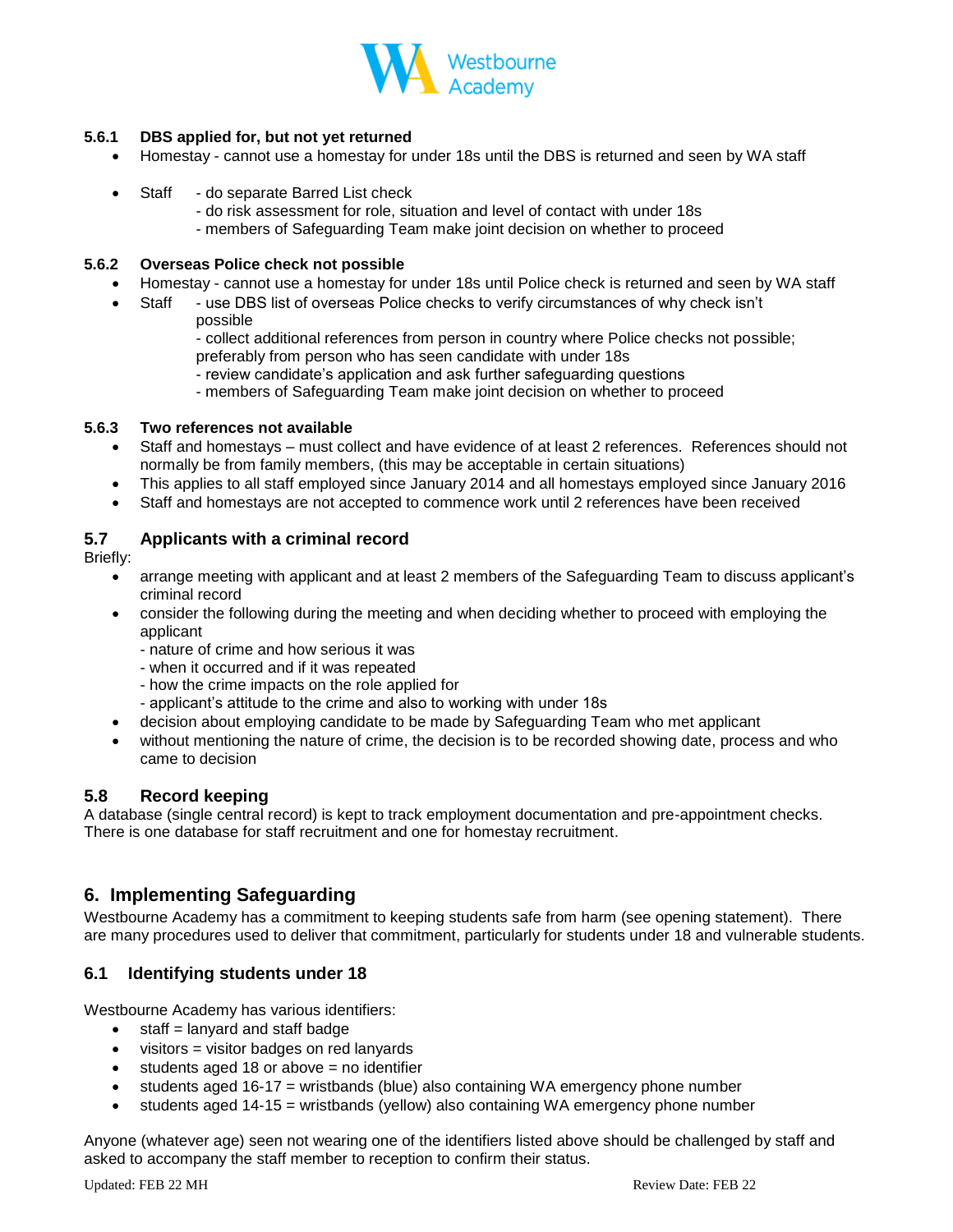

Students to be informed of the system and why it matters to always wear the appropriate identifier.

## **6.2 Risk Assessments**

Risk assessments identify hazards and then show ways to reduce the likelihood of harm happening from those hazards. They are legally required for:

- buildings
- activities and excursions organised by Westbourne Academy

They are also used for situations where Westbourne Academy has a legal duty of care responsibility for students aged under 18 whilst on a Westbourne Academy course, for example:

- arriving and departing UK and travelling to Westbourne Academy
- unsupervised time, e.g. when under 18 students are not attending organised lessons / activities
- travel away from the local area, particularly at weekends
- missing students; how to respond when under 18s are not present or in contact at the times expected
- joining excursions or social activities not organised by Westbourne Academy

#### **6.2.1 Process for producing and using risk assessments**

- all sports and social activities and visits include a risk assessment
- produced by individual with responsibilities in that area
- risk assessments produced by venues being visited are requested and records kept up to date by Westbourne Academy staff. Copies of these risk assessments are then used in line with Westbourne Academy's own risk assessment to suit their international students
- signed off by two members of Safeguarding Team and added to central files kept on WA server
- risk assessment and any changes to procedures communicated with staff (school building & activities)/ homestays (homestay building) / group leaders (activities)
- staff affected by risk assessment to read, sign and date; evidence kept centrally
- staff to pass on key information to students as shown on risk assessment
- risk assessment process is ongoing: changes identified by those using risk assessments to be recorded and acted upon by members of the Safeguarding Team

## **6.3 Supervision: - levels and ratios**

Westbourne Academy recognises its overall 'duty of care' responsibility for the safety of students attending its courses, particularly those under 18. Westbourne Academy staff have:

- local knowledge and knowledge of UK laws
- understanding of the cultural norms of UK
- identified hazards and ways to reduce them via risk assessments (see 6.2)
- developed rules and guidelines for students based on the above points.

Westbourne Academy works with parents and group leaders to provide proper and safe levels of supervision, including times when students are unsupervised. Because of the legal 'duty of care' on Westbourne Academy to safeguard students under 18, and because of the points listed above, Westbourne Academy's rules and guidelines must be followed and take precedence over parental or group leader requests.

#### **6.3.1 Unsupervised time – communication**

Unsupervised time for students under 18 requires safety measures and limits. These have been identified based on risk assessments and included in various documents. Unsupervised time can happen in a range of situations.

Information on these is communicated at certain times to agents, parents and group leaders and signed consent given by the parent / student representative (sometimes it must be the parent) as follows: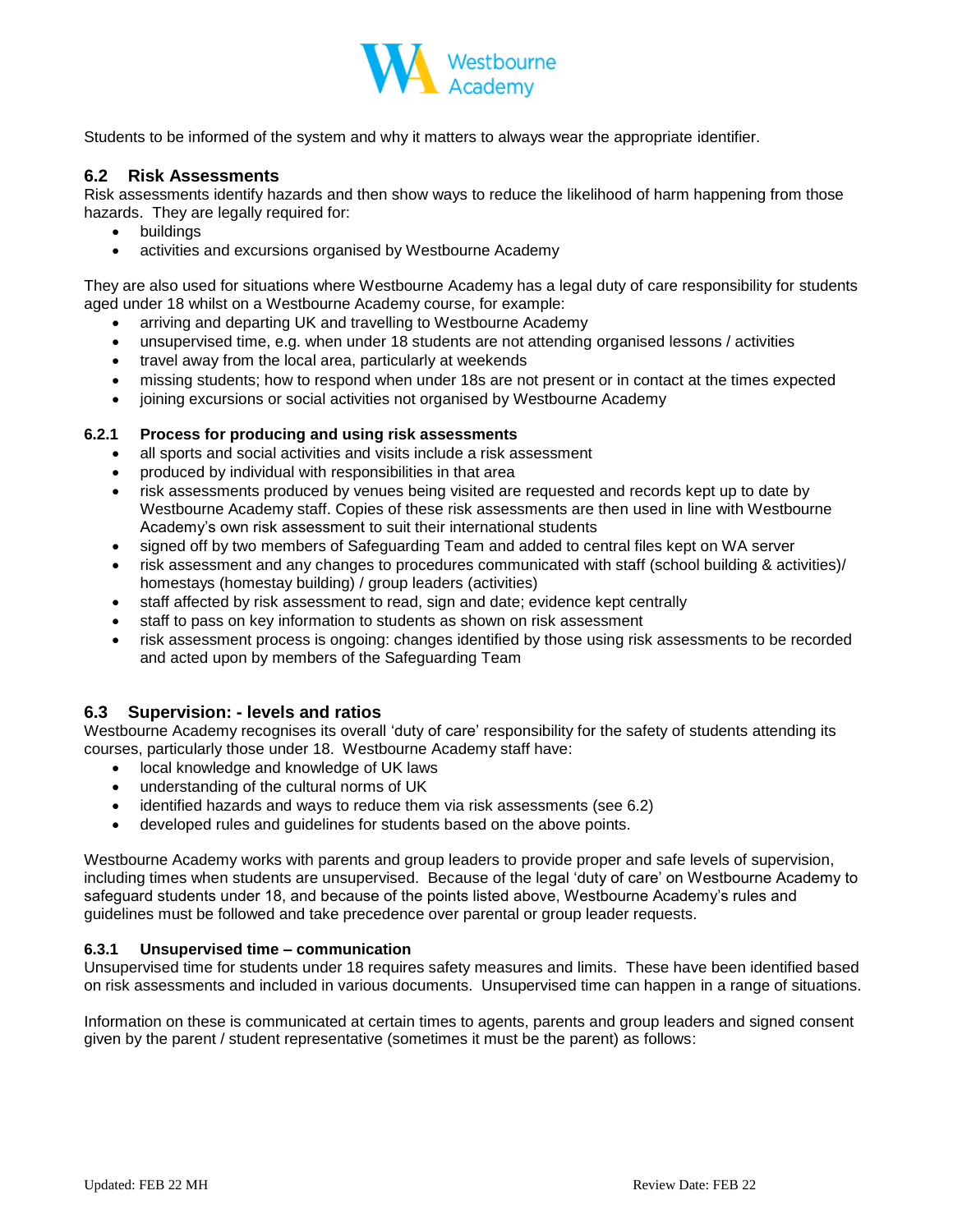

| Unsupervised time       | Where rules / guidelines to be | When information is              | How agreement /          |
|-------------------------|--------------------------------|----------------------------------|--------------------------|
|                         | found                          | communicated to students /       | permission given         |
|                         |                                | parents / agents / group leaders |                          |
| Outside class - daily   | * Website page: under 18       | Pre-booking                      | <b>Standard Parental</b> |
| routine,                | section / student welfare      | Pre-arrival information          | Consent form (to         |
| (e.g. travel to/from    | * Student Handbook (hard       | On arrival at intake             | general terms of         |
| homestay, curfew        | copy and on website)           | During course as required        | whole course.)           |
| times, attending dinner |                                |                                  |                          |
| at homestay or          |                                |                                  |                          |
| checking in, staying    |                                |                                  |                          |
| safe in local area)     |                                |                                  |                          |
| Accommodation -         | * Website page:                | Pre-booking                      |                          |
| must be homestay.       | accommodation / under 18       | Pre-arrival information          |                          |
| Private home            | section                        |                                  |                          |
| arrangements for u18s   |                                |                                  |                          |
| (see 6.6)               |                                |                                  |                          |
| Travel from/to airport  | * Website - arrival            | Pre-booking                      | Unaccompanied            |
| to homestay             | information                    | Pre-arrival information          | travel consent form      |
| unaccompanied (see      | * Travel form                  |                                  |                          |
| 6.9)                    |                                |                                  |                          |
| Travel outside local    | * Website page: under 18       | Pre-booking                      | Travelling outside       |
| area, particularly      | section / student welfare      | Pre-arrival information          | area + overnight         |
| overnight               | * Student Handbook             | On arrival at intake             | away consent form:       |
|                         |                                | During course as required        | separate form for        |
|                         |                                |                                  | every occasion           |
| WA organised            | * Website page: under 18       | Pre-booking                      | <b>Standard Parental</b> |
| excursions, including   | section / social programme     | Pre-arrival information          | <b>Consent Form</b>      |
| organised time away     | *Risk assessments for each     | During course/ activity as       |                          |
| from staff (e.g.        | activity                       | required                         |                          |
| shopping time)          |                                |                                  |                          |
| Joining excursions not  | * Website page: under 18       | Pre-booking                      | Separate consent         |
| organised by            | section / social programme     | Pre-arrival information          | form                     |
| Westbourne Academy      | * Student Handbook             | On arrival at intake             |                          |
|                         |                                | During course as required        |                          |

## **6.3.2 Supervision ratios**

- Excursions organised by Westbourne Academy have at least one accompanying staff member
- Accompanying staff will first have joined an excursion led by at least one experienced WA staff, to learn proper excursion procedures
- If under 18 students join the excursion, there are two WA staff members
- If a closed group with under 18s is on excursion, their group leader must accompany the group
- During excursion, under 18s will have some time away unsupervised by staff, following certain safety limits. However, there will always be two staff, so in the event of any incident, one can attend to the incident whilst the other looks after the remaining students.
- An experienced WA staff member will always accompany longer excursions involving overnight stays. These excursions have one male and one female member of staff accompanying them.

## **6.4 Missing students**

The general principle is that Westbourne Academy must know the whereabouts of its students under 18 at all times. If an under 18 student is scheduled to be in class or at an activity, the school responds quickly if they are not there.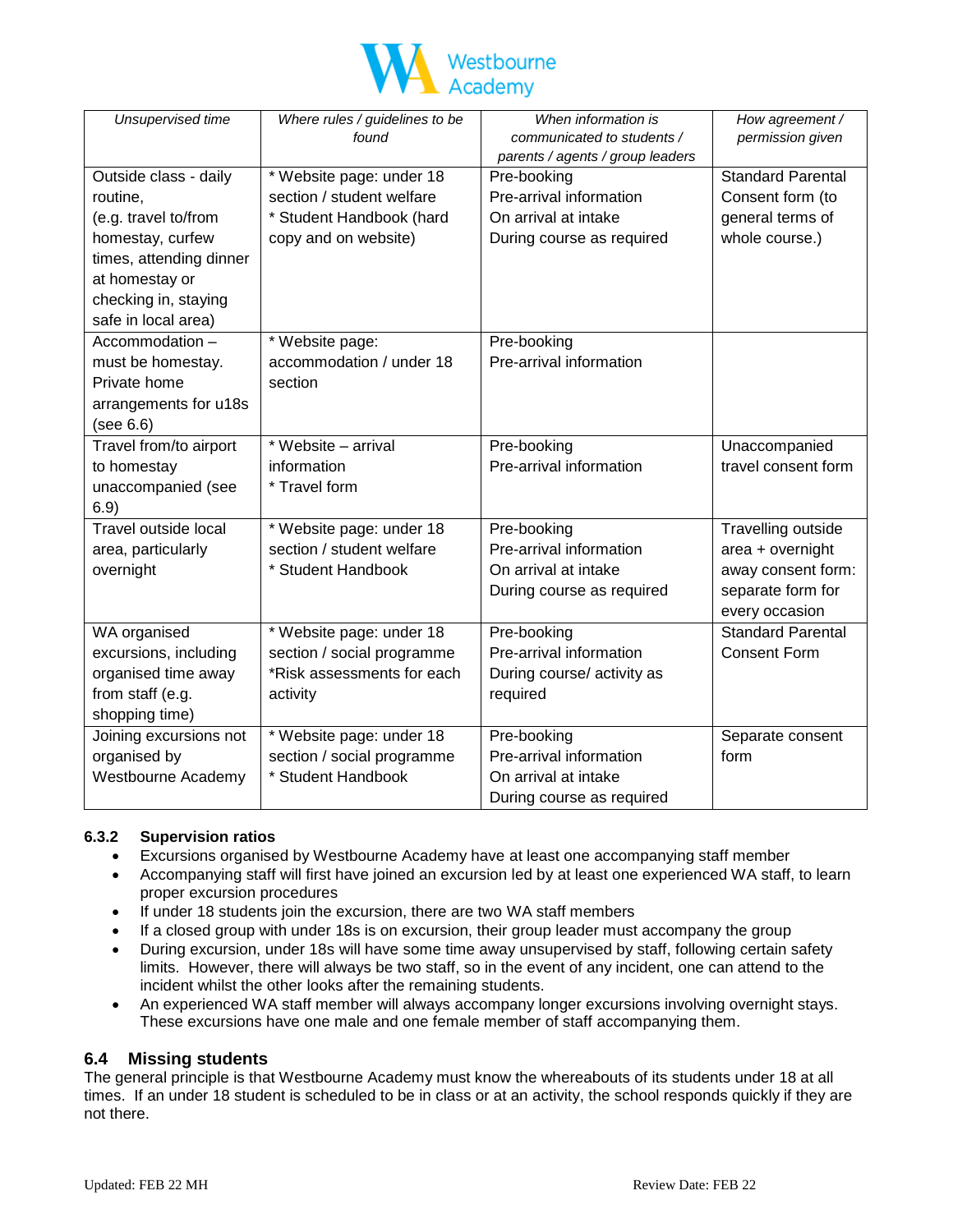

#### **6.4.1 Student aged 14-17 missing class**

- within 30 minutes of the start of school, a member of the Safeguarding Team will check classes and report any missing students to the Accommodation Officer(s) who have responsibility to follow up by
- (i) phoning the homestay and/or the student's mobile
- (ii) if there is no response within one hour a member of the Safeguarding Team will visit the student's homestay
- (iii) if there is still no contact from the student during the visit, the Police will be informed together with the student's parents at the earliest possible time.

#### **6.4.2 Student aged 18 or above missing curfew**

There is no curfew for students aged 18 or above. If they do not return home overnight, the homestay phones the school in the morning / the school becomes aware at registration the next morning (see 6.4.1.)

#### **6.4.3 Student aged under 18 missing curfew**

- the homestay calls the student to ascertain their whereabouts. If the student is on their way and arrives home within 15 minutes, everything is fine.
- if the student responds but returns later than 15 minutes after curfew, the following morning the homestay reports it to the Head of Accommodation who will talk to the student about the importance of adhering to curfew times
- if the student does not reply to the initial call at curfew time, the homestay immediately calls the 24-hour emergency phone
- the emergency phone holder will then use every communication pathway available to try and contact the student
- should the emergency phone holder be unable to contact the student, the Police may be informed.

#### **6.4.4 Student aged 18 or above missing start of activity for which they have registered**

• the staff member responsible for taking the activity will contact the student using the student mobile number on each excursion. For an activity they will note down any absences and inform the office the next morning. If the staff member has any reason to believe that the student is in any danger then they will contact WA emergency number to report the absence. The homestay provider will then be contacted and if necessary the parents of the student.

#### **6.4.5 Student aged under 18 missing start of activity for which they have registered**

- under 18s are identified on the activity register, including their mobile number. Staff taking activity will phone under 18 to find out why they are not there
- if there is no reply from under 18, activity staff will inform the DSL or a DSO via the emergency number who will then contact the homestay provider to check if they know anything.

#### **6.4.6 Student aged 18 or above not returning from free time during excursion**

- students told to contact excursion emergency number if going to be late
- if not at meeting point at set time, give 5 minutes, then call student
- if no response or if student not able to get to meeting point in time, leave one staff at meeting point while other returns with students. Maximum delay of 15 minutes is allowed.

#### **6.4.7 Student aged under 18 not returning from free time during excursion**

- students told to contact excursion emergency number if going to be late
- if not at meeting point at set time, give 5 minutes, then call student and ask other students in group who had gone off together for free time, where they last saw student
- if no response or if student not able to get to meeting point in time, leave one staff at meeting point while other returns with students
- person at meeting point waits 1 hour before leaving. (follow procedure included on **'Supervision and safeguarding under 18's on WA excursions '**which is contained within the Sports and Social Activities policy on risk assessment / safeguarding procedures.)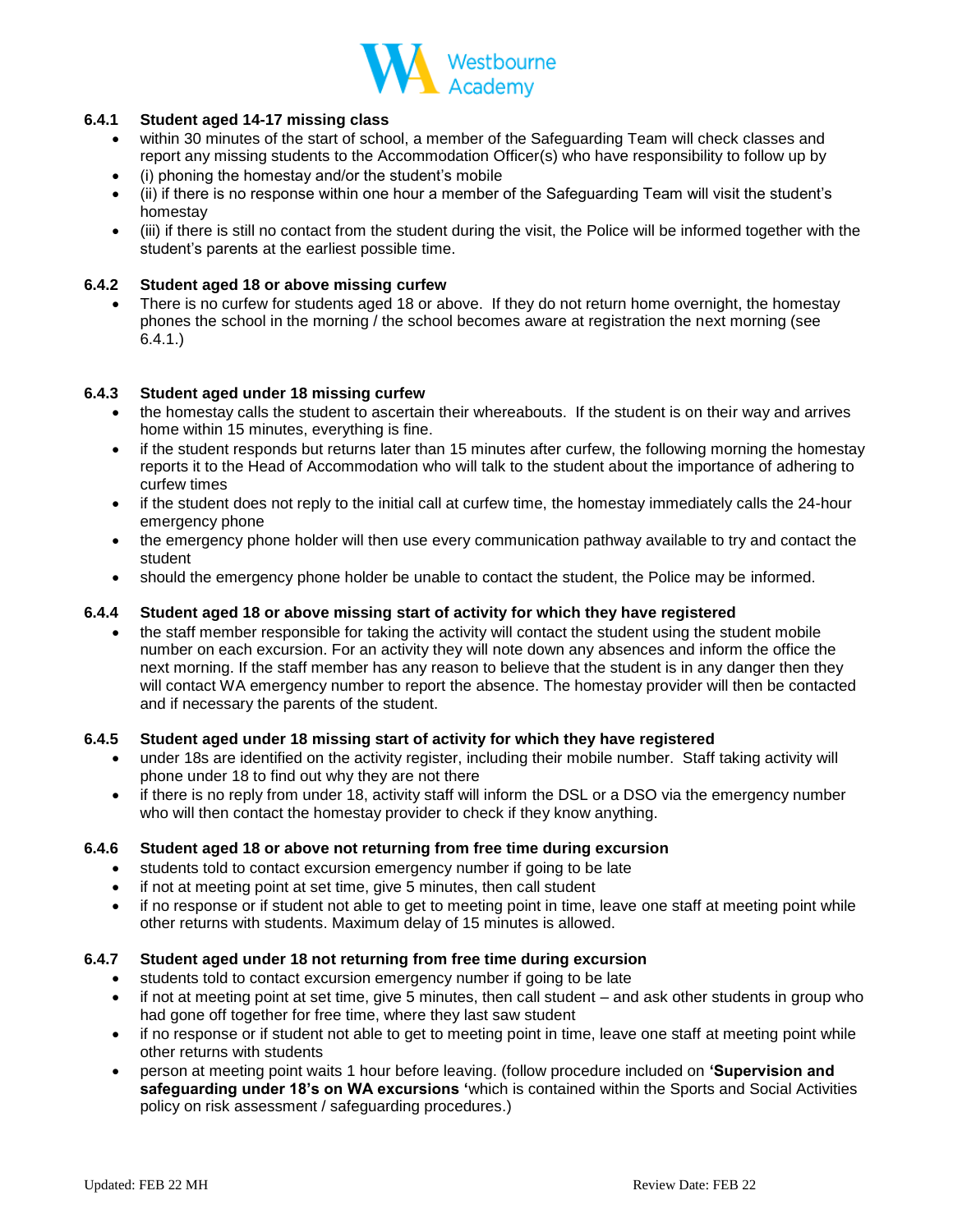

# **6.5 Welfare provision**

As part of duty of care, students receive welfare support from staff and homestays in the following ways:

- staff and homestays are required to be vigilant and alert to any students who may be lonely, withdrawn, or generally behaving unusually
- staff and homestays are also required to listen carefully to students wishing to talk about any problem or with a question. If possible, the staff/homestay should assist the student and inform a female/male Safeguarding officer what has happened.
- if staff and homestays cannot help the student, they must quickly inform a safeguarding officer and tell the student they have done this and that a welfare officer will contact the student
- A safeguarding officer can be informed by phone, online, in person, via a note. They will record the information on a central student database and, where necessary, cross reference it to a homestay/staff member
- A safeguarding officer will talk to the student, recording the meeting and outcome of the meeting, particularly any follow up action or meeting required and the date/time that will occur
- A safeguarding officer would normally go back to the person reporting the query / problem, thanking them and providing any feedback as appropriate
- students requiring additional or ongoing support will be monitored, and as appropriate. A safeguarding officer informs staff and homestay of the situation (as appropriate) and asks for their ongoing monitoring / support of the student

#### **6.5.1 Welfare provision for students under 18**

Welfare for students under 18 follows the same system as for all students. In addition, under 18s have:

- curfew times of 10.30 pm Sun-Thur and 11.30 pm Fri & Sat (effective 02/01/2018) for students ages 16- 17; under 18s are encouraged to get enough rest to cope with their education
- curfew times of 9.30pm (effective 01/01/2019) for students aged 14-15; under 18s are encouraged to get enough rest to cope with their education
- to get specific parental permission for certain things, e.g. joining an excursion not organised by WA, travelling outside the local area or staying away from their homestay overnight
- students under 16 are not permitted to stay away overnight
- a weekly meeting with a member of the safeguarding team where they are asked about their homestay, how they are getting on, if they have found friends, what they do when they leave school or in the evenings, if they are planning on going outside of Bournemouth on the weekend etc. A checklist of this meeting can be found on the back of the checking form.
- the meeting is held at a regular day and time each week; usually Thursdays during the first 30 minutes of the lesson (morning and afternoon)
- when there are larger numbers of under 18s, a member of the safeguarding team may ask group leaders to help lead meetings with their closed group students

## **6.6 Accommodation**

Students under 18 can only stay in homestay accommodation:

- homestays hosting under 18 students are DBS checked, usually using Box 66, 'work happens in the home' route to ensure information is gathered about all adult residents and frequent visitors to the home. Or every adult in the homestay has a separate DBS check
- if a parent requests that their under 18 child stay with an immediate family member (parent, adult sibling, grandparent) whilst on a course at the school; the school will ask for full information about the responsible family member including exact relationship to student, photo ID, the address and contact details
- if a parent requests an under 18 to stay with non-immediate family or friends, because of overall duty of care responsibilities, the school reserves the right to refuse the request if, in their view, and after having met the adult(s) looking after the under 18 and visited the address:
- (i) the under 18 will not be properly looked after
- (ii) the location or nature of the home is unsuitable for under 18s
- (iii) any other factor
- homestays will always be at home overnight when hosting under 18s. If the homestays need to be away overnight, the under 18 will be temporarily moved to another under 18 homestay, or a DBS checked adult known to Westbourne Academy and trusted by them will move into the homestay
- if students aged 16-17 staying in homestay accommodation wish to stay overnight away from their organised accommodation, parental permission and additional information must be given (where staying, who with, contact number) every time a request is made.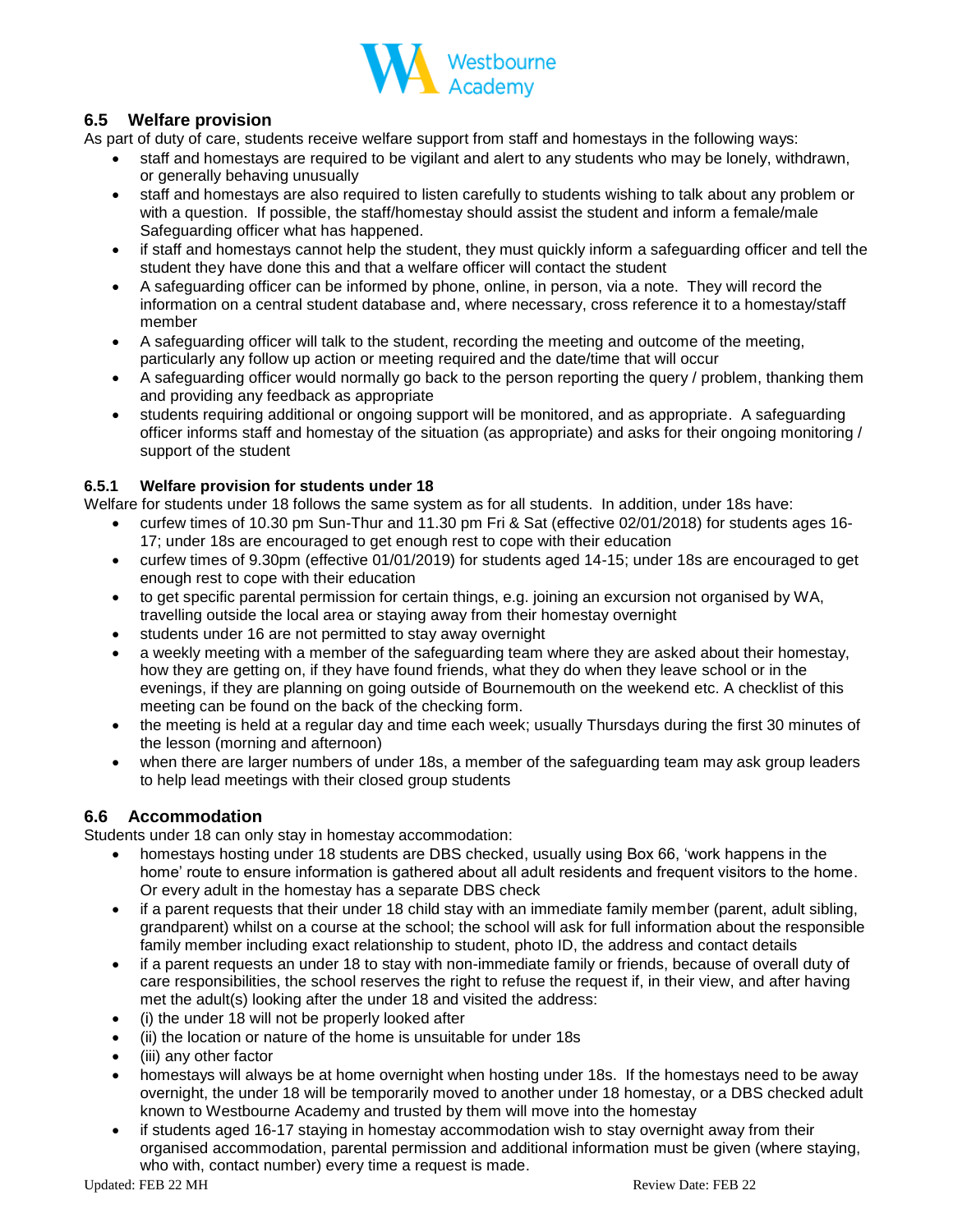

## **6.7 Medical and First Aid**

### **6.7.1 Medical support for students**

There are many ways in which Westbourne Academy ensures its students receive medical information and help:

- students provide medical information about themselves (e.g. allergies and conditions) before arrival on the enrolment form
- students are informed of how the NHS works on the website / as part of pre-arrival information and advised to take out medical insurance
- they are given information about accessing the NHS and other medical services in the local area, e.g. GPs, Health Centres, pharmacies, hospitals on arrival at the homestay and school
- if students require specialist medical support, information on a range of services is kept by Vanessa Elphick in reception
- if students need support at any stage of using medical services, they are helped by homestays or by Vanessa or another member of the safeguarding team

#### **6.7.2 Medical support for students under 18**

In addition to the information and support given to all students, the adults looking after the under 18s take additional care of their medical needs in the following ways:

- parents must provide full information on medication used by their child and advise if the student will selfmedicate or if they require support to ensure medication is taken
- medication will usually be kept by the under 18, but the homestay or school will provide locked storage and refrigerated storage of any medicines that require it
- medication and dosages are required to be explained by the student's doctor and translated into English (so that the school can pass this information to a doctor or hospital if required). Any medication arriving without a translation will be checked to ensure it is legal in UK
- the parental consent form includes a section giving permission for emergency medical treatment following the advice of a registered medical practitioner
- in the event of a medical emergency the under 18s parent and/or agent will be contacted immediately; if they are not available and if necessary, the DSL will make decisions about treatment and follow the advice of registered medical practitioners
- if an under 18 student needs to visit a pharmacy or any medical service including hospital they will be offered support and to be accompanied by a homestay or member of staff (medical confidentiality exists in UK for anyone aged 16 or over)

If an under 18 is sick, the following will happen:

- Vanessa Elphick will ascertain if there is a DBS checked adult from the homestay available to stay at home with the sick student. That person will be asked to check the student regularly.
- if not, the following procedure will apply:
	- two members of the safeguarding team discuss the situation and severity of illness; if necessary calling 111 (NHS helpline) for guidance

- based on the above information, staff will decide how frequently to check on the student and whether that will be done only by phone or in person (which also depends, potentially, on ability to gain entry to accommodation). Grid to record checking calls /visits to be made showing times of day to call and visit. - student will be informed when calls will be made and that the student must phone school at any time if feel bad

- calls / visits to be recorded by a member of the Safeguarding team
- medical information and, where necessary, medication for under 18s will be carried by staff on excursions beyond the local area of the school
- under 18s on medication with permission to go outside the local area and/or stay away overnight. An accommodation officer will contact homestay asking them to ensure under 18 carries medication when going away

#### **6.7.3 First Aid**

- First Aiders are: Mark Halls, Paul Jacob, Vanessa Elphick, Erin Fry, Simona Restifo, and Justyna Kucharska.
- First Aid boxes are located: in Reception
- First Aid kits are taken on relevant higher risk activities.

## **6.8 Student behaviour and discipline**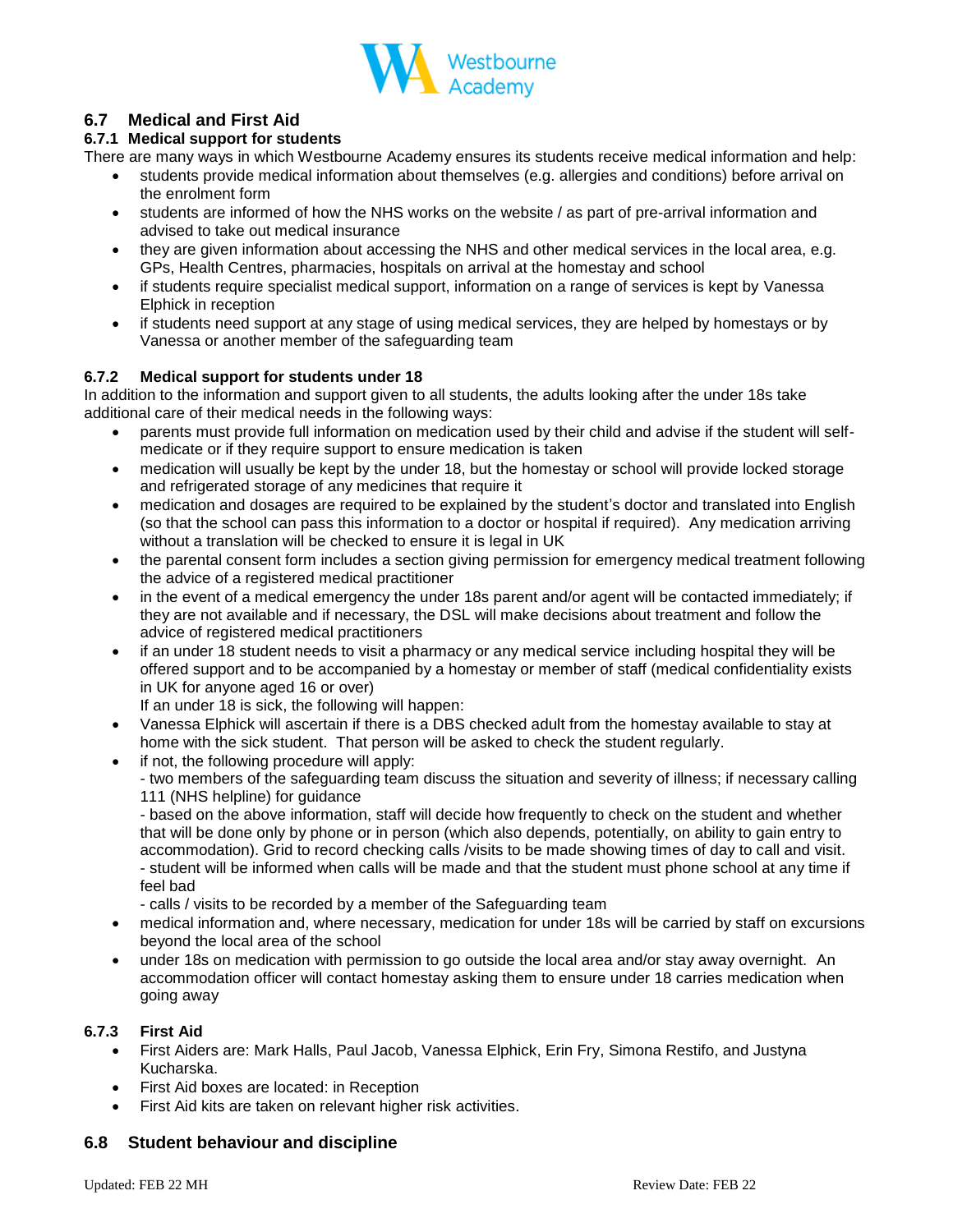

Students are expected to show respect and tolerance for everyone associated with the course; their peers, staff, homestays and any visitors.

- students are asked to sign the school rules during their induction. These are also available on the website
- a policy about abusive behaviour including bullying is displayed in all classrooms and is part of the Student Handbook
- the policy includes the procedure that is followed if students fail to follow the policy;

(i) there is a meeting with a member of the safeguarding team when the student's unacceptable behaviour is explained and, where appropriate, they are offered the opportunity to apologise to anyone who has been upset. The meeting is recorded.

(ii) if there is a another incident, the student must see the DSL / Principal who will explain the severity of a second transgression and warn them that a further incident will lead to dismissal. The meeting is recorded.

- (iii) a further incident will mean the student is required to leave the school
- instances of severe abusive behaviour may lead directly to step (iii)

#### **6.8.1 Under 18 behaviour and discipline**

- at time of booking, parents sign the parental consent form that includes agreement to their under 18 following the school rules
- students are then asked to sign the school rules during their induction
- in addition to the procedures for all students (6.8), parents or agents will be informed at stage (i) as soon as an under 18 needs to have a meeting with staff regarding their behaviour
- in the event of an under 18 having to leave the school, staff will ensure they have a safe onward passage (to another location within UK or to an airport/station to exit the country)

## **6.9 Fire Safety**

#### **6.9.1 Fire safety at school**

- the school building is signed with Fire Exit signs and there are fire doors and other safety equipment in place.
- fire drills are carried out once a term, i.e. 6 times a year
- Fire signage of what to do in the event of a fire are available around the school and in each classroom.
- The assembly point is in the Car Park at the front of the school
- the fire officer is Gary Garfield
- fire equipment is checked by external contractors every 6 months
- records are kept of all aspects of fire safety
- In the event of a fire, teachers lead their classes to the assembly point and designated office staff check their areas of responsibility in the building before evacuating themselves.

#### **6.9.2 Fire safety in homestays**

- homestays do a fire risk assessment which is updated annually and/or on re-visits. An Accommodation Officer records when the fire risk assessment has to be/is seen each year
- homestays are given information and support from an Accommodation Officer on completing fire risk assessments successfully
- part of the homestay's arrival welcome to students is to show the student the escape routes (main and, where possible, secondary) from the home in the event of fire, and explain how to exit the house, e.g. where keys are kept for locked doors
- no additional fire safety information is given to students under 18

## **6.10 Transfers from airports / stations (point of arrival) to Westbourne Academy**

The Westbourne Academy website gives information on how students travel from the point of arrival in UK to Bournemouth; the school can arrange a taxi transfer or the student can plan their own train/bus journey. Information is available from the school's reception to help students plan their return journey.

#### **6.10.1 Transfers for students under 18**

Students under 18 are encouraged to take a taxi transfer on arrival and departure from the school, unless being accompanied by a close family member, or another person (e.g. family friend) identified to the school in advance.